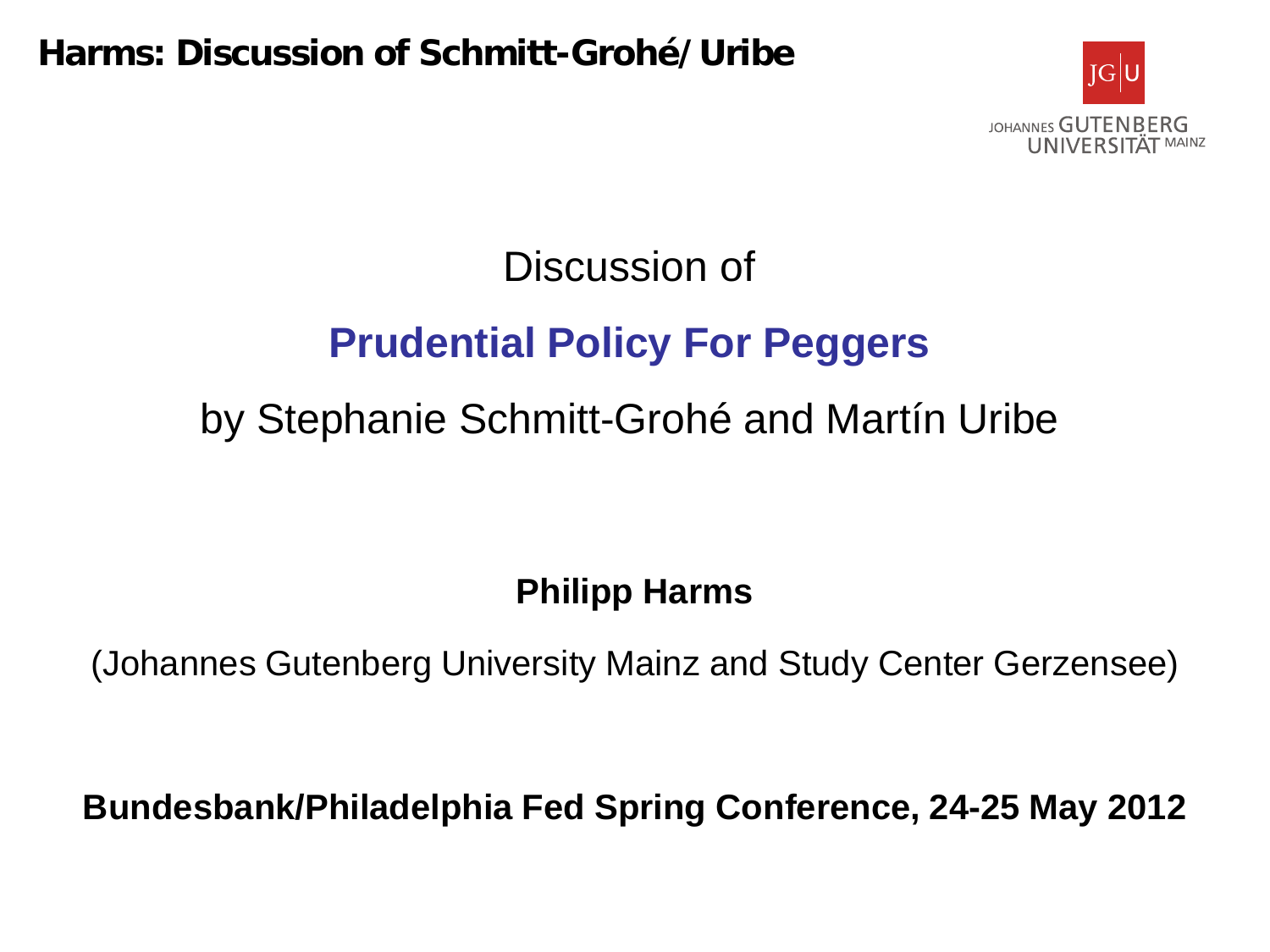#### **Overview**



- **Summary**
- **Comments:**
	- Theory: The model with productivity growth
	- Data: A casual look at the evidence
	- Implementation: Challenges for policymakers
- **Concluding remarks**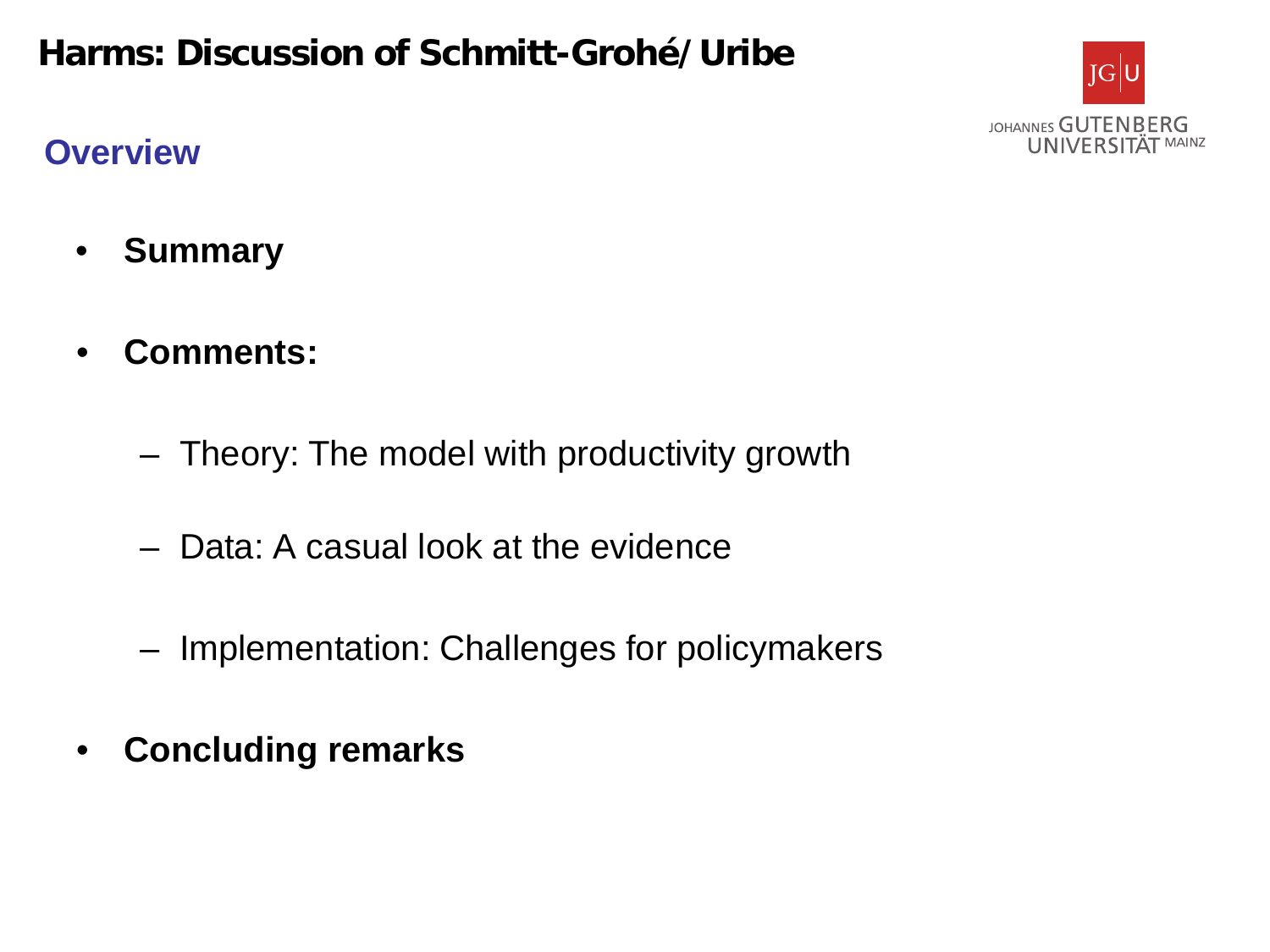## **Summary**



- **A very topical (set of) paper(s)**
	- Schmitt-Grohé/Uribe (2011): "Pegs and Pain" (henceforth **PaP**):

With downward nominal wage rigidity, **fixing the exchange rate** may entail large welfare losses.



– Schmitt-Grohé/Uribe (2012): "Prudential Policy for Peggers" (henceforth **PPfP**)

With downward nominal wage rigidity and a fixed exchange rate, allowing for **unconstrained international borrowing** may entail large welfare losses.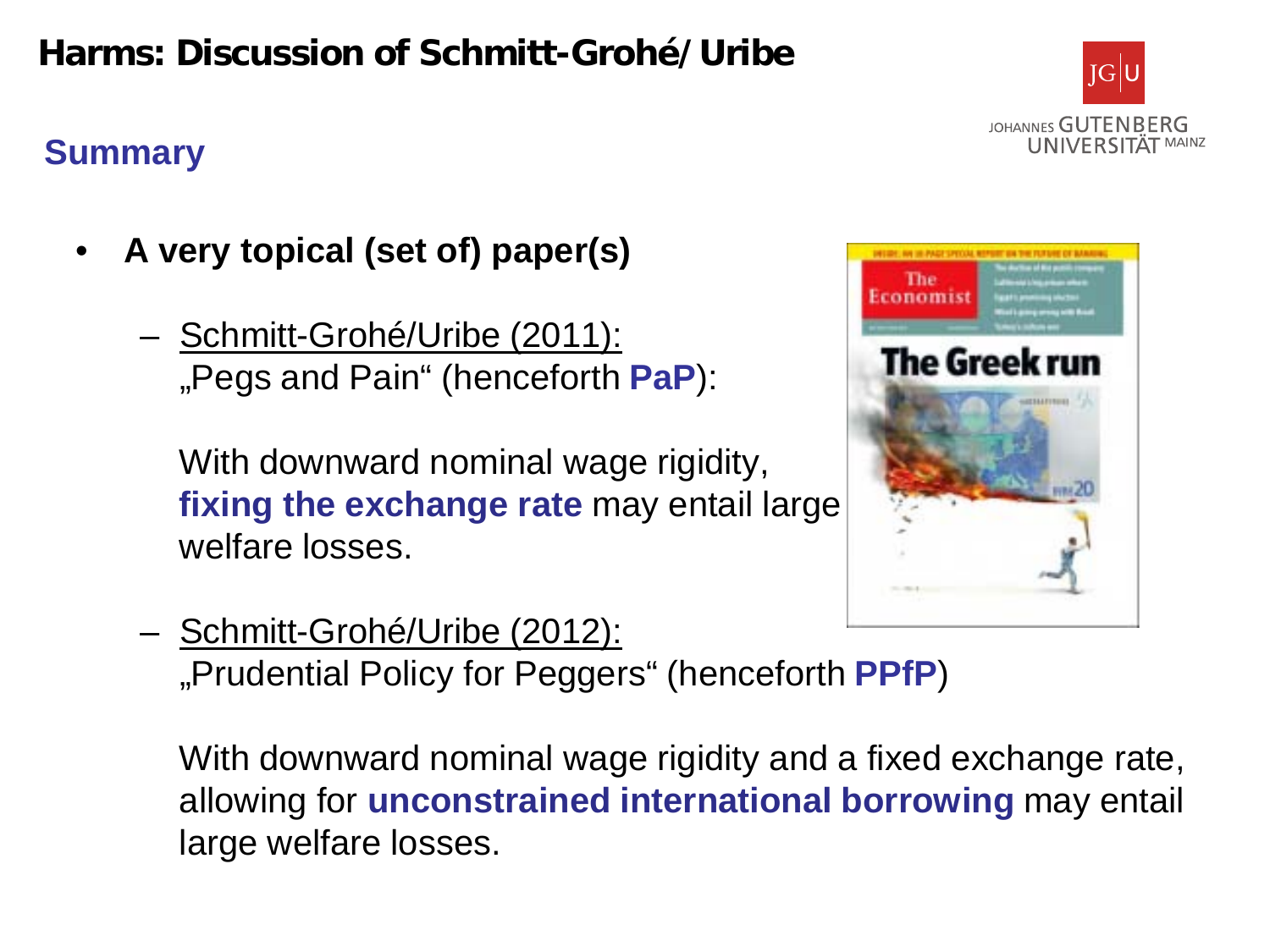## **Summary**

• **The problem:** p (relative price of nontraded goods) h (employment in nontraded goods *h F* (*h*)  $W_{\text{boom}}$  /  $\overline{E}$  $p = \frac{W_{\text{boom}}}{F}$ ′ = / *F* (*h*)  $W_{\rm o}$  /  $\overline{E}$  $p = \frac{W_0}{F'}$  $_{0}^{\prime}$  / Demand $_0$ Demand<sub>boom</sub>



sector)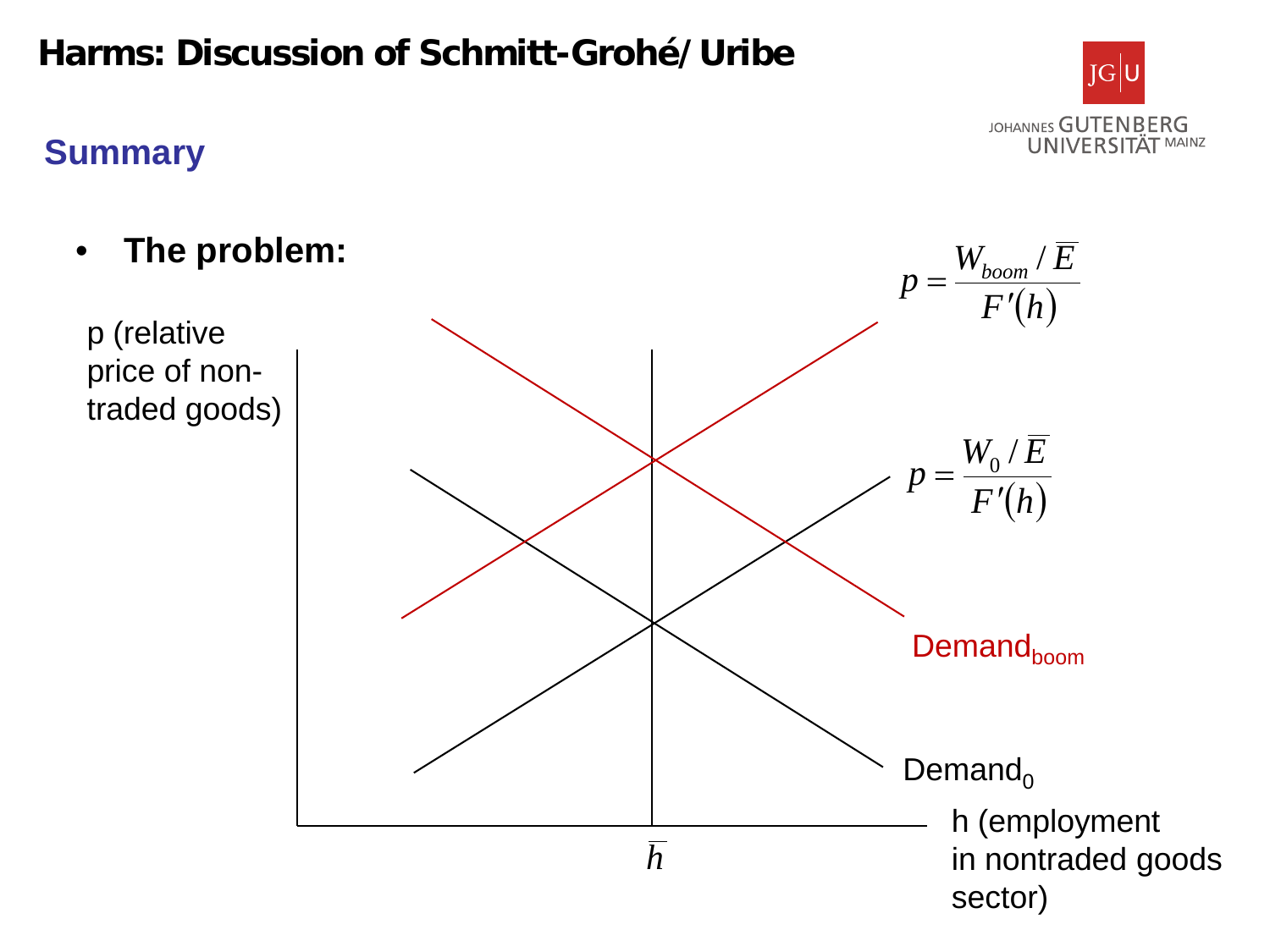

#### **Summary**

• **The problem (contd.):**

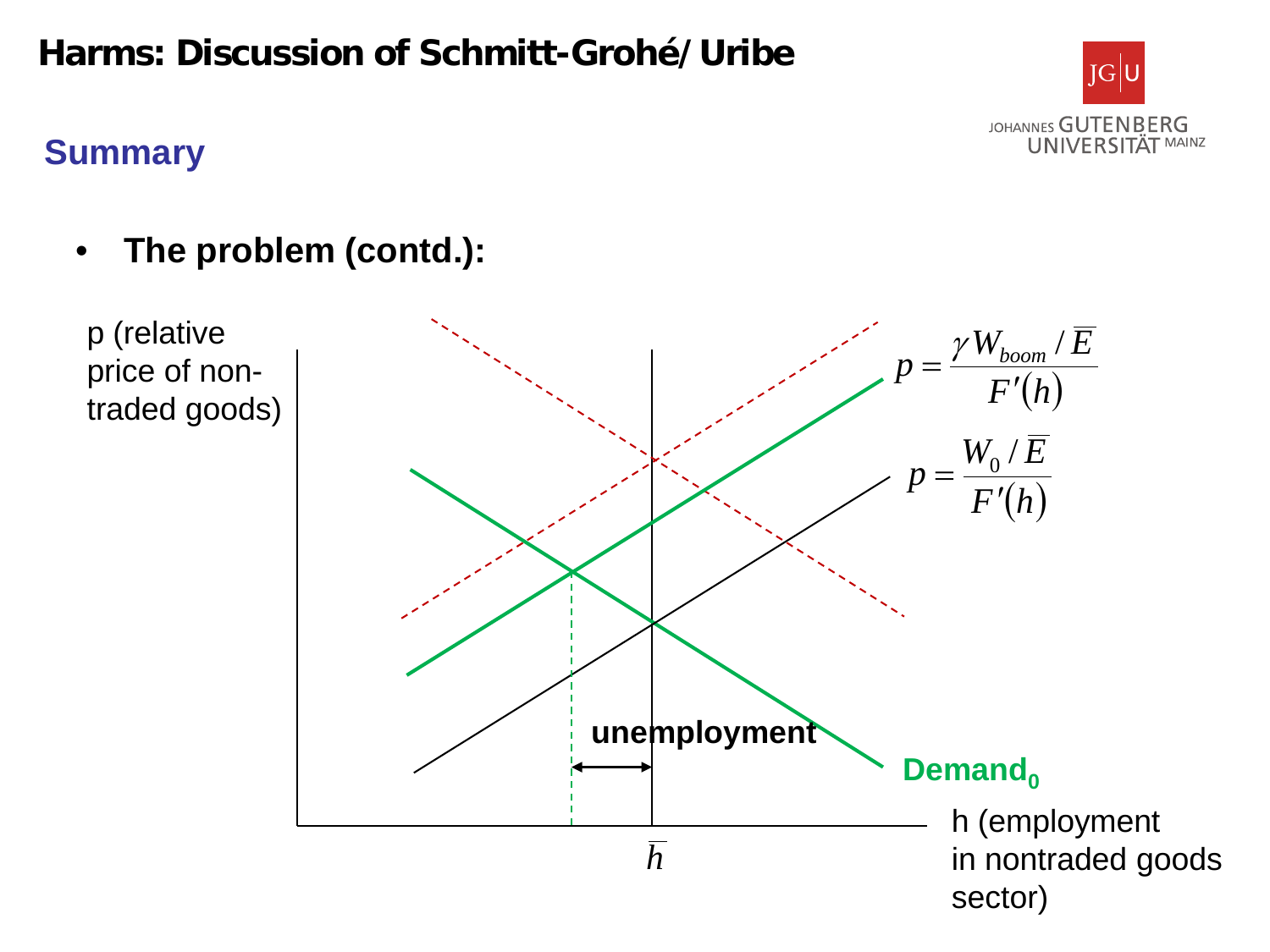

#### **Summary**

• **Solution 1 (PaP): Ex-post depreciation**

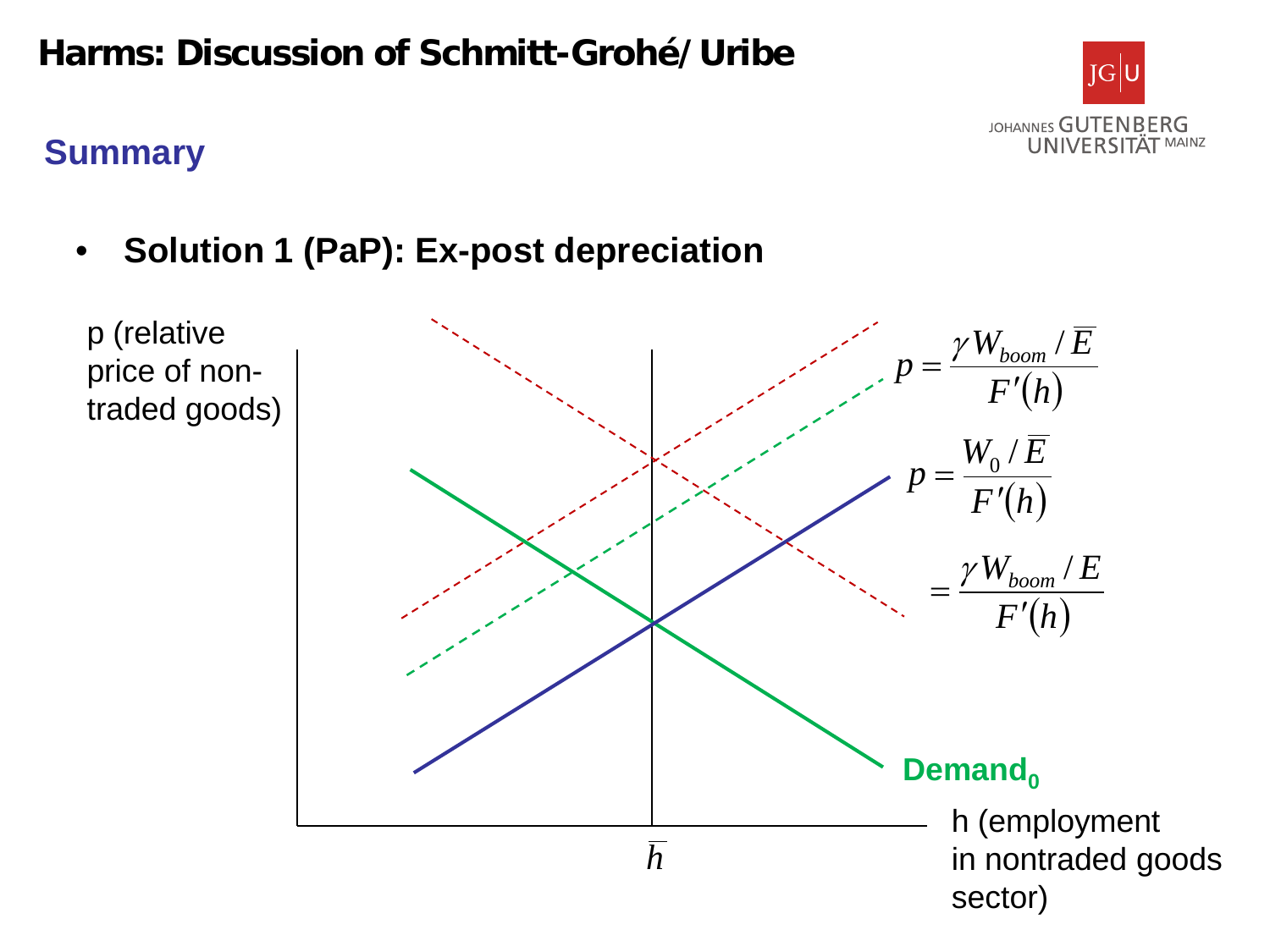#### **Summary**



• Solution 2 (PPfP): Ex-ante taxation of borrowing (the "PPfP rule")

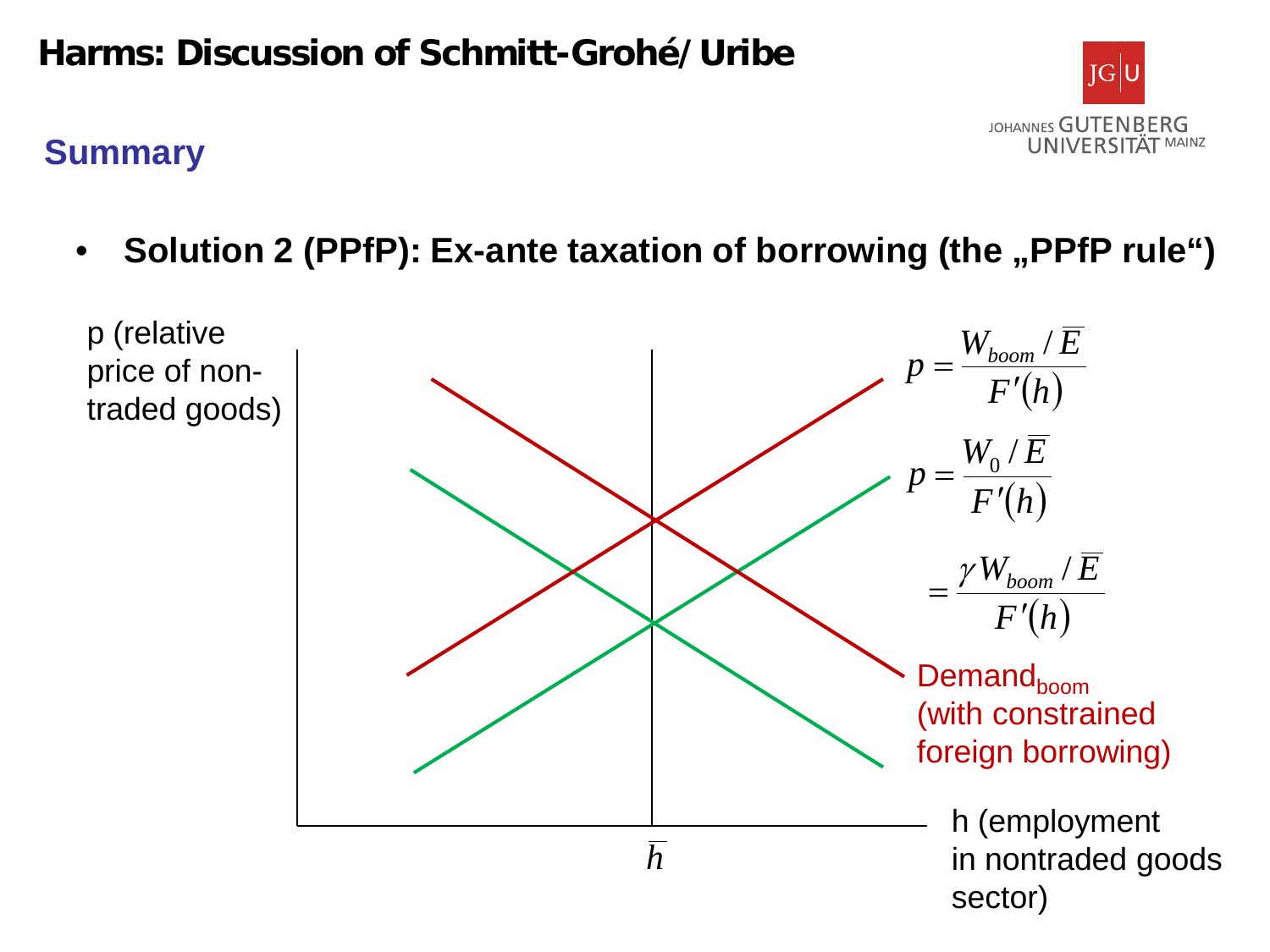

#### **Summary**

- **Questions:**
	- Does the nature of the problem change if capital inflows are not driven by improved borrowing conditions but, e.g., by anticipated **productivity growth**?
	- Do the data support the paper's key **ingredients** and **implications**?
	- What are the challenges for **policymakers**?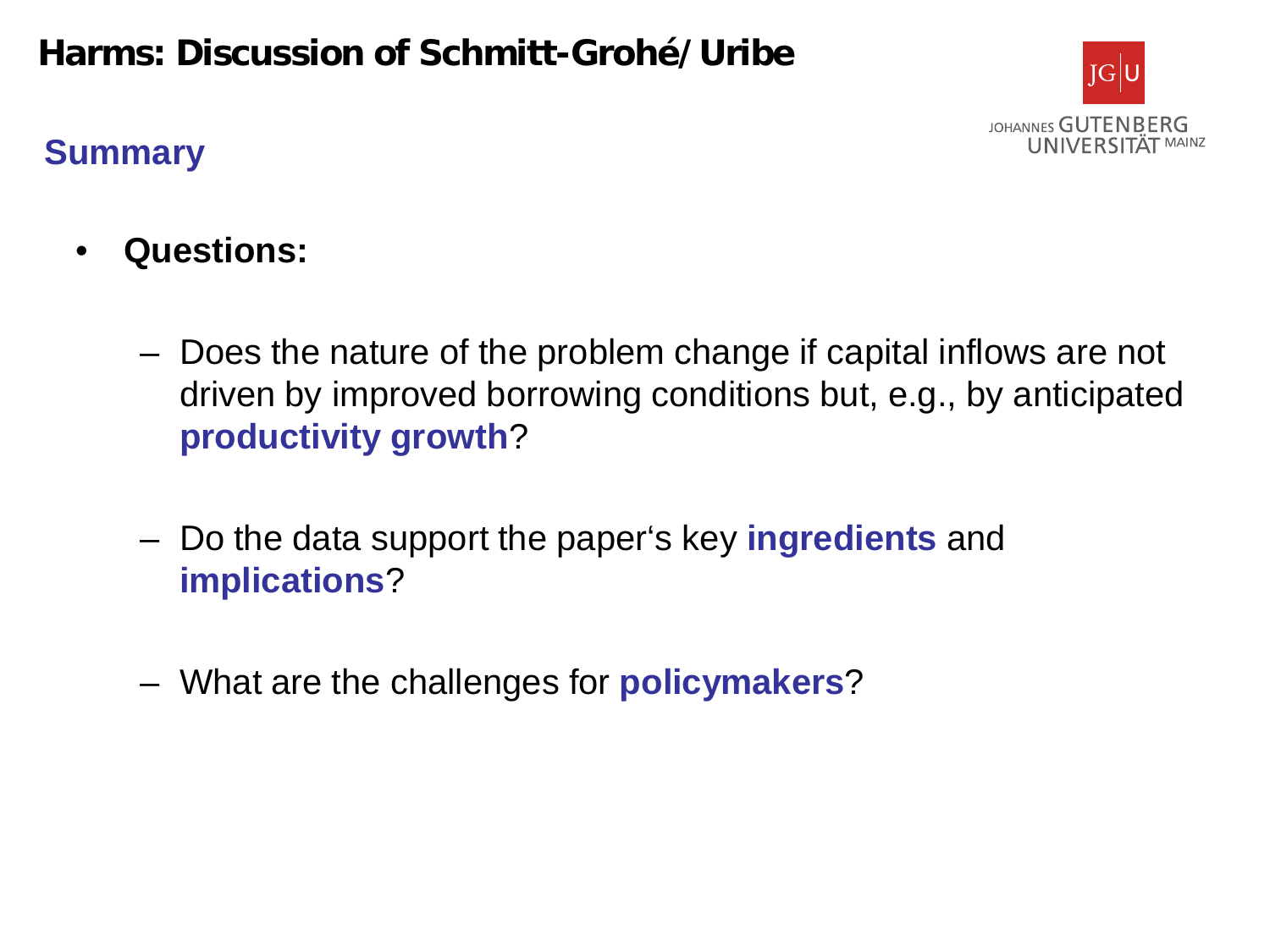

**Theory: The model with productivity growth**

- **Assumptions**
	- Output in the N-sector



**Assumed to be constant in PaP and PPfP**

– Consumption aggregator

 $(c_{t}^{T}, c_{t}^{N}) = (c_{t}^{T})^{a} (c_{t}^{N})^{1-a}$  $T \nvert a$ *t N t*  $A(c_t^T, c_t^N) = (c_t^T)^a (c_t^N)^{1-a}$ 

Note: *Intratemporal elast.* of subst. = 1 (greater than *inter*temporal elast. of subst.  $(1 / \sigma)$ .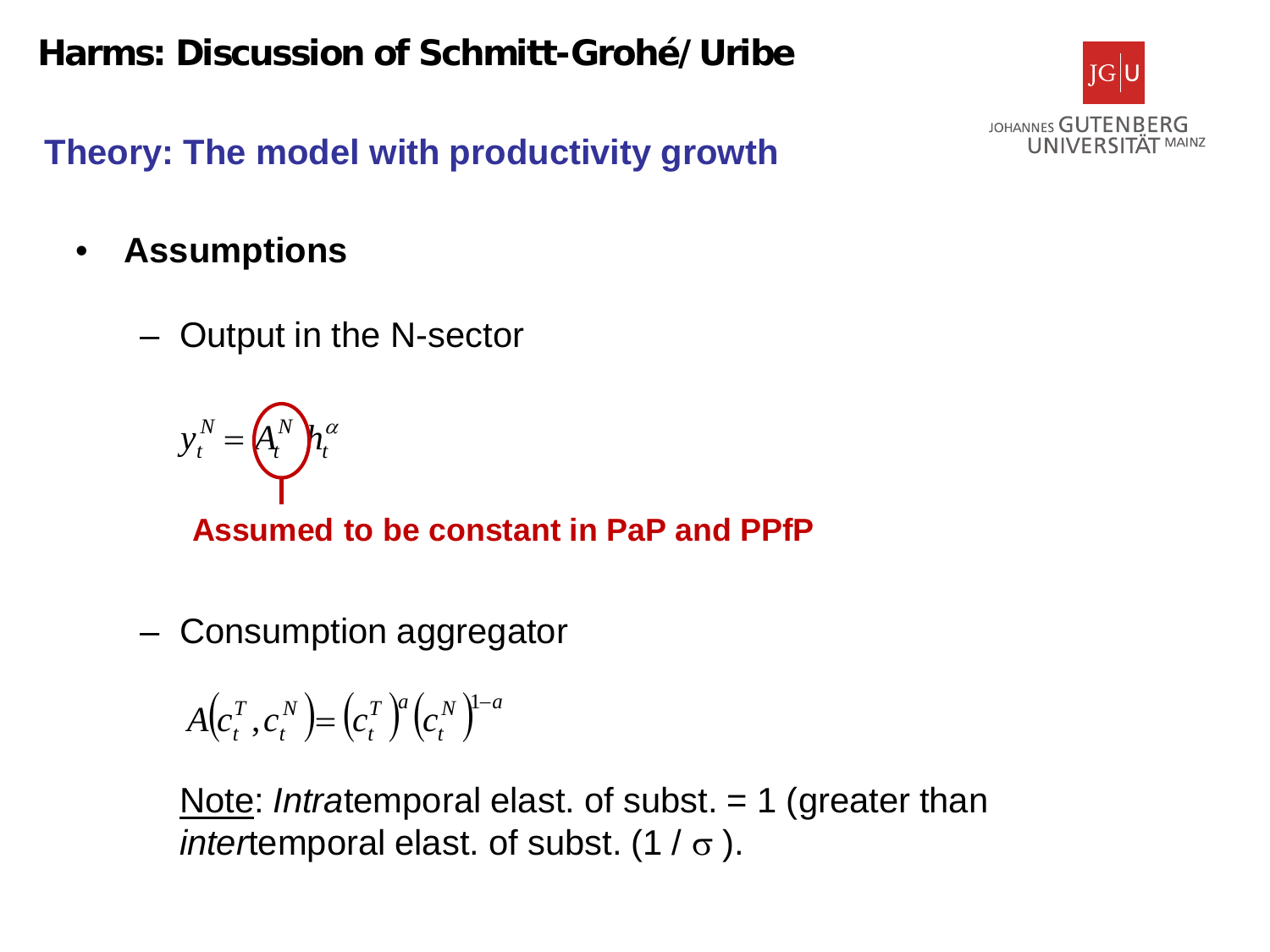

**Theory: The model with productivity growth**

- **Optimal consumption path of tradables**
	- The intertemporal Euler condition for T-goods:



**Lowering the interest rate enhances period-t consumption**

with 
$$
p_t \equiv P_t^N / P_t^T
$$

**With intratemporal elast. of subst. > intertemporal elast. of subst.: Anticpated decline in N-goods price enhances period-t consumption of tradables**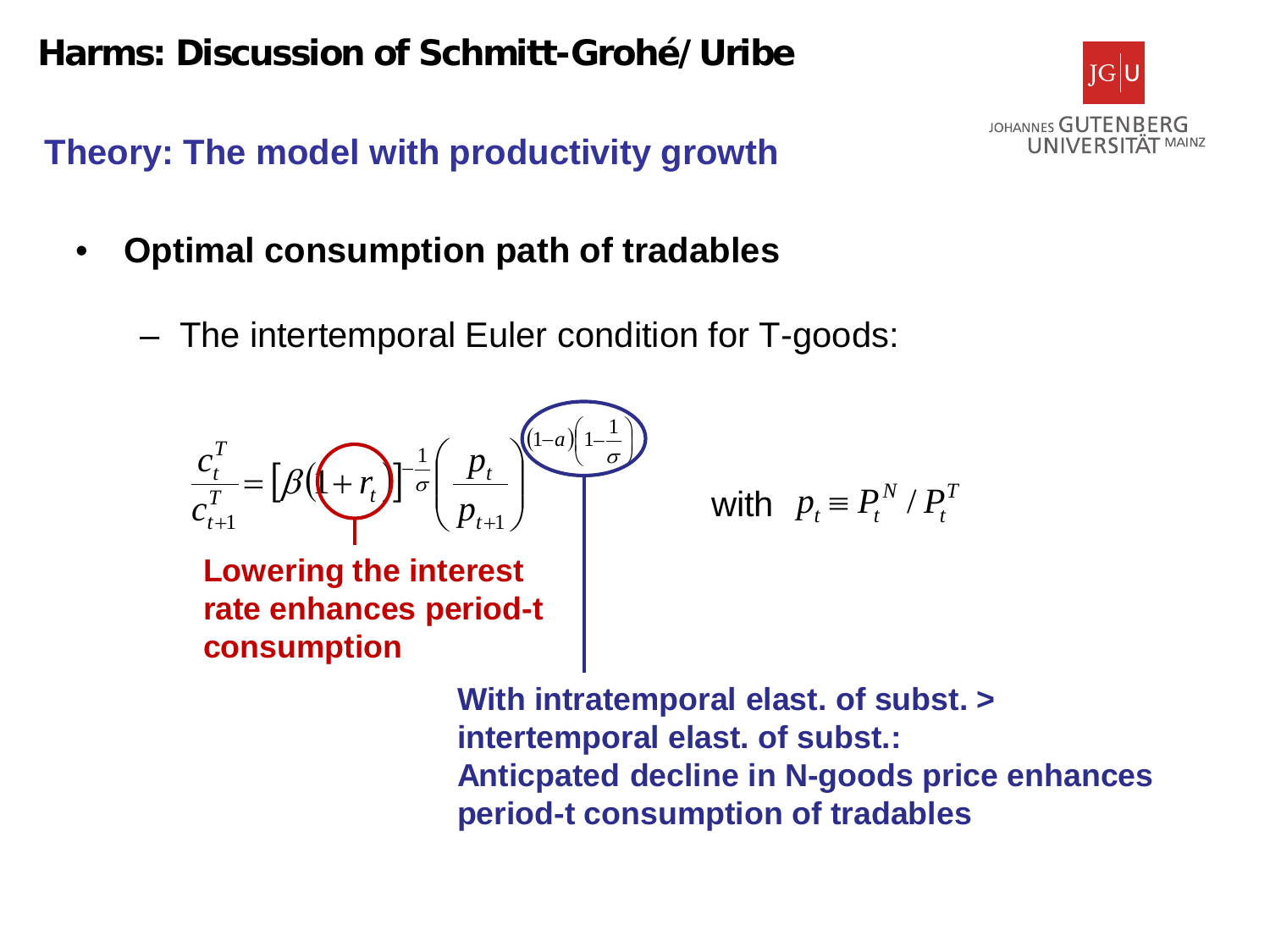

**Theory: The model with productivity growth**

- **Wages, prices, and N-goods consumption**
	- Wage in period t:

– Nontraded goods price in period t: – Nontraded goods output in period t:  $w_t \n\in p_t$   $\alpha A_t^N h_t^{\alpha-1}$ *N t T t*  $a^t$ <sup>-</sup>  $a(c)$ *c a*  $p_t = \frac{1-a}{2}$ α *t N t*  $c_t^N = A_t^N h_t$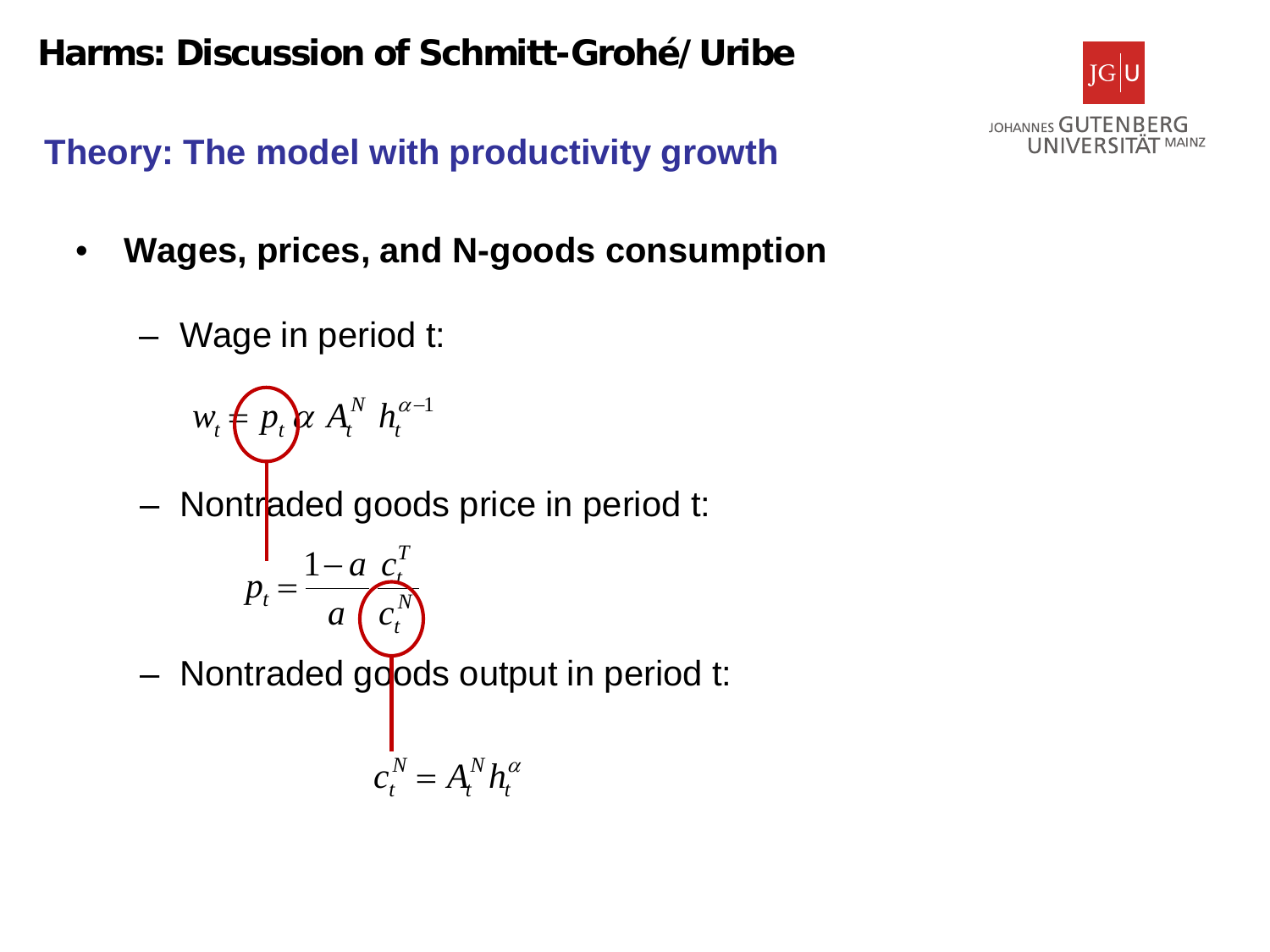

**Theory: The model with productivity growth**

- **The time path of prices and wages with full employment:**
	- Prices:

$$
\frac{p_t}{p_{t+1}} = \left[\beta \left(1 + r_t\right)\right]_a^{\frac{-1}{a(\sigma-1)+1}} \left(\frac{A_{t+1}^N \overline{h}^{\alpha}}{A_t^N \overline{h}^{\alpha}}\right)^{\frac{\sigma}{a(\sigma-1)+1}}
$$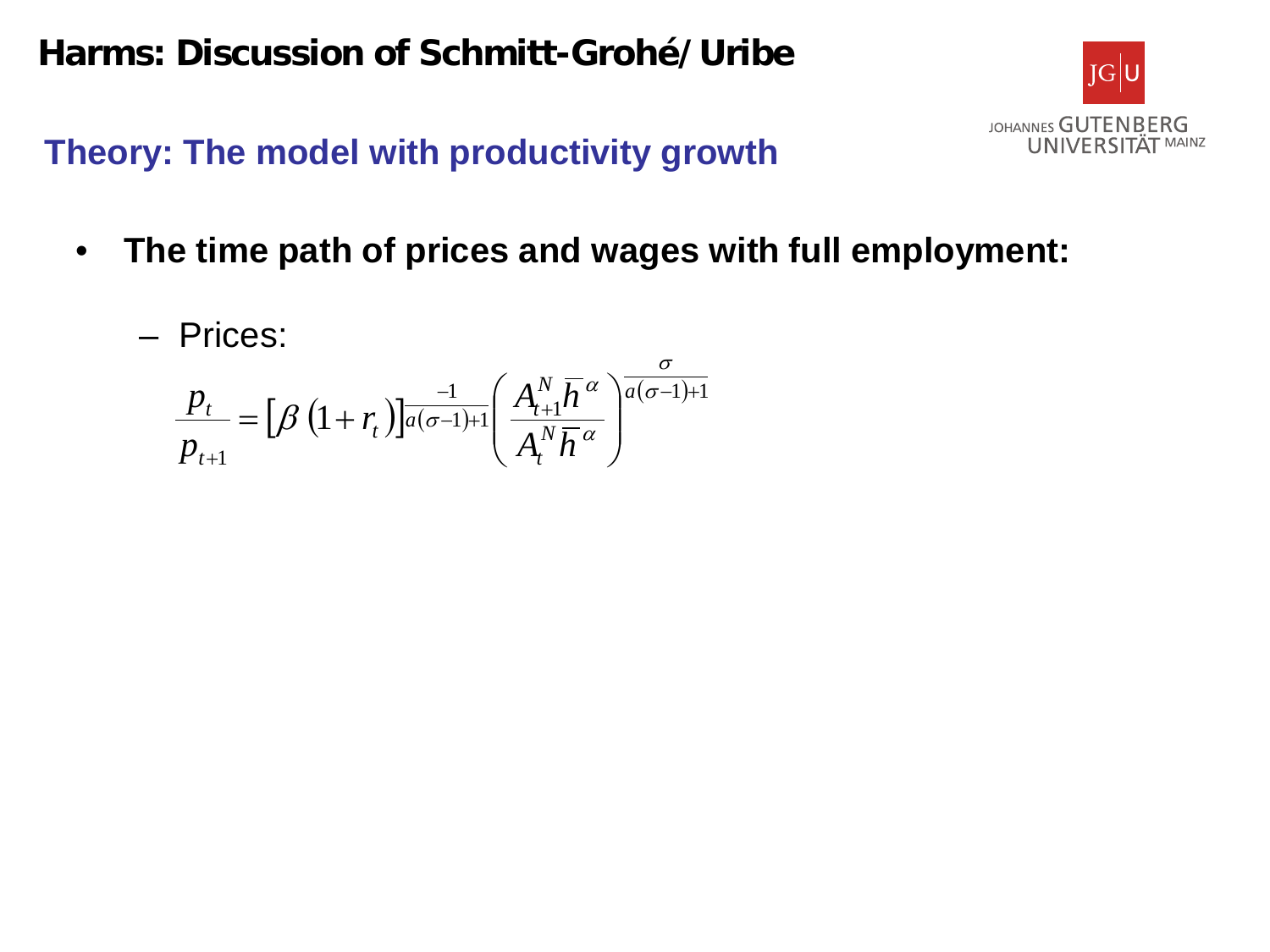

**Theory: The model with productivity growth**

• **The time path of prices and wages with full employment:**

$$
\frac{p_t}{p_{t+1}} = \left[\beta \left(1 + r_t\right)\right]_a \frac{1}{a(\sigma-1)+1} \left(\frac{A_t^N \sqrt{h}^{\alpha}}{A_t^N \sqrt{h}^{\alpha}}\right)^{\frac{\sigma}{a(\sigma-1)+1}} \frac{\text{full employment}}{\text{in N-sector}}
$$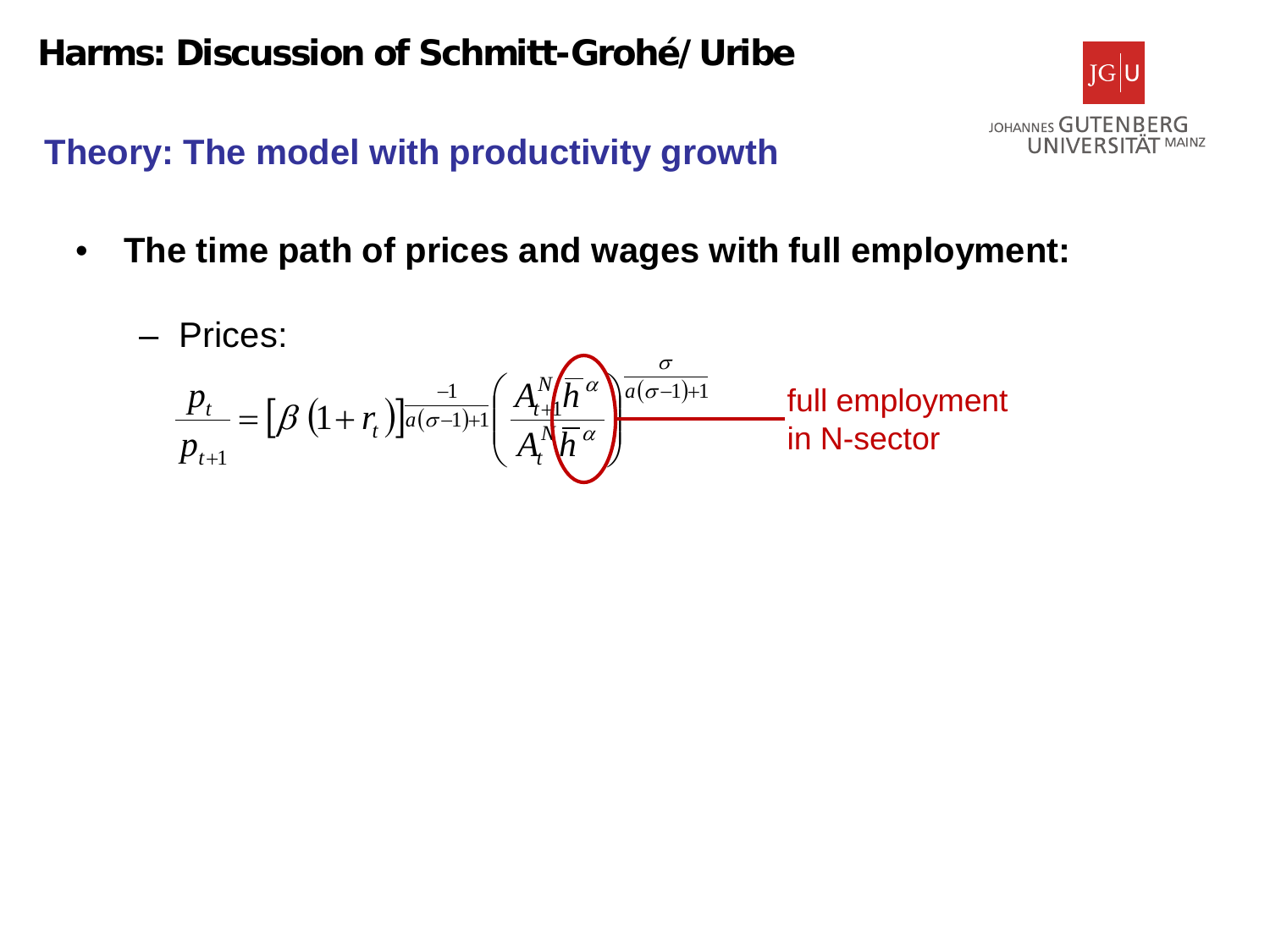

## **Theory: The model with productivity growth**

• **The time path of prices and wages with full employment:**

$$
\text{Prices:} \\
\frac{p_t}{p_{t+1}} = \left[\beta \left(1 + r_t\right) \right]_{a(\sigma-1)+1}^{-1} \left(\frac{A_t^N \sqrt{h}^{\sigma}}{A_t^N \sqrt{h}^{\sigma}}\right)^{\frac{\sigma}{a(\sigma-1)+1}} \quad \text{full employment in N-sector}
$$

– Wages (full employment):

$$
\frac{W_t}{W_{t+1}} = \frac{P_t}{P_{t+1}} \frac{A_t^N}{A_{t+1}^N} = \left[\beta \left(1 + r_t\right) \right]_{a(\sigma-1)+1}^{-1} \left(\frac{A_{t+1}^N}{A_t^N}\right)^{\frac{(1-a)(\sigma-1)}{a(\sigma-1)+1}}
$$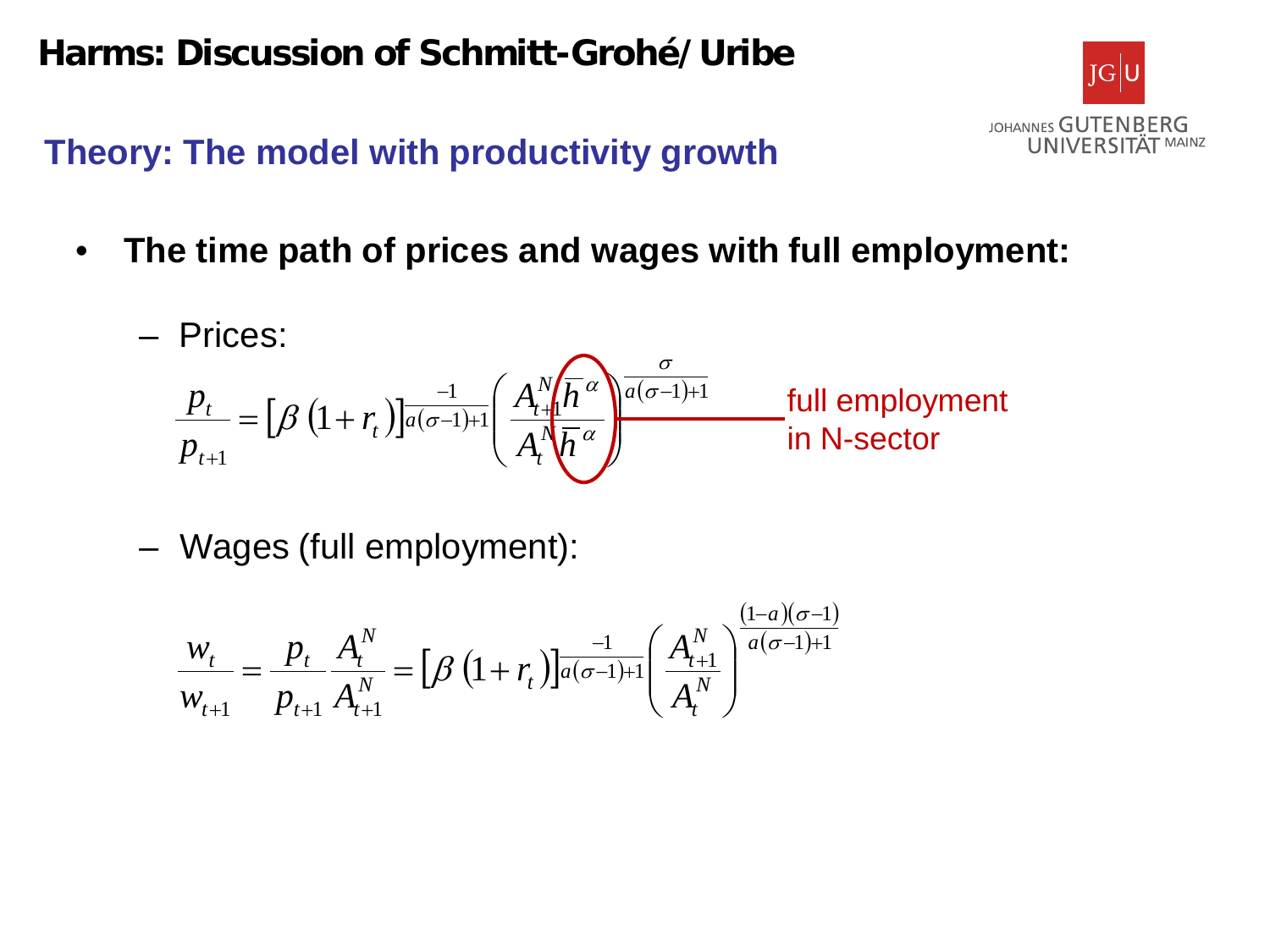

## **Theory: The model with productivity growth**

• **The time path of prices and wages with full employment:**

$$
\text{Prices:} \\
\frac{p_t}{p_{t+1}} = \left[\beta \left(1 + r_t\right) \right]_{a(\sigma-1)+1}^{-1} \left(\frac{A_t^N \sqrt{h}^{\sigma}}{A_t^N \sqrt{h}^{\sigma}}\right)^{\frac{\sigma}{a(\sigma-1)+1}} \text{ full employment in N-sector}
$$

– Wages (full employment):

$$
\frac{W_t}{W_{t+1}} = \frac{p_t}{p_{t+1}} \frac{A_t^N}{A_{t+1}^N} = \left[\beta \left(1 + r_t\right) \right]_{a(\sigma-1)+1}^{-1} \left(\frac{A_{t+1}^N}{A_t^N}\right)^{\frac{(1-a)(\sigma-1)}{a(\sigma-1)+1}}
$$

– Interpretation: Productivity growth in N-sector results in decline of equilibrium wage over time.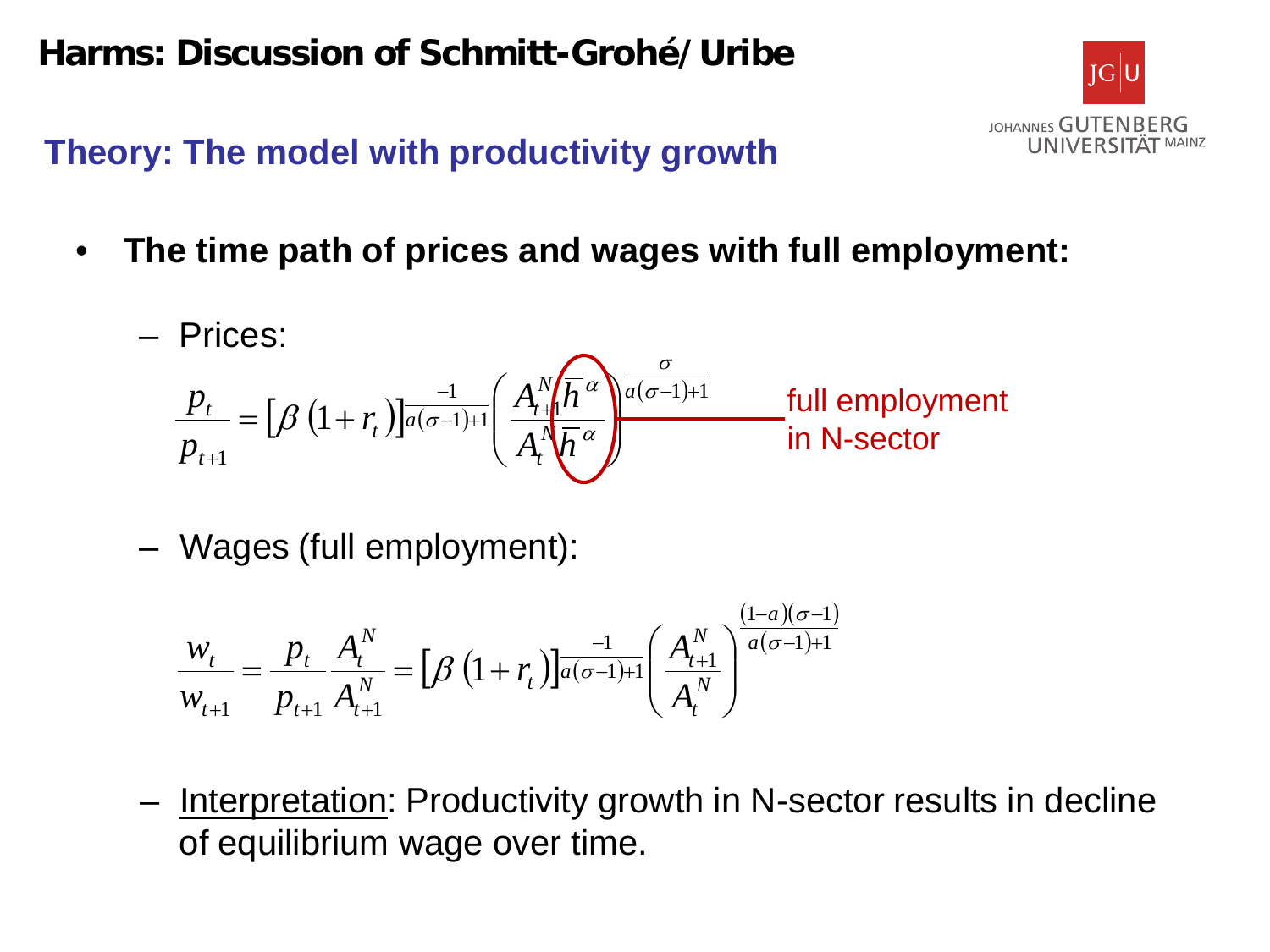

**Theory: The model with productivity growth**

- **The time path of employment with sticky wages:**
	- Assumptions:
		- Full employment in period t
		- Extreme persistence of wages:  $\gamma = 1$

(with fixed exchange rate  $\rightarrow w_{t+1} = w_t$ )

– Time path of employment:

$$
\frac{h_{t+1}}{\overline{h}} = \left[\beta \left(1 + r_t\right)\right]^{\varphi} \left(\frac{A_t^N}{A_{t+1}^N}\right)^{(\sigma-1)(1-a)\varphi} \text{ with } \varphi = \frac{1}{(1-\alpha)\left[a(\sigma-1)+1\right]+\alpha\sigma} > 0
$$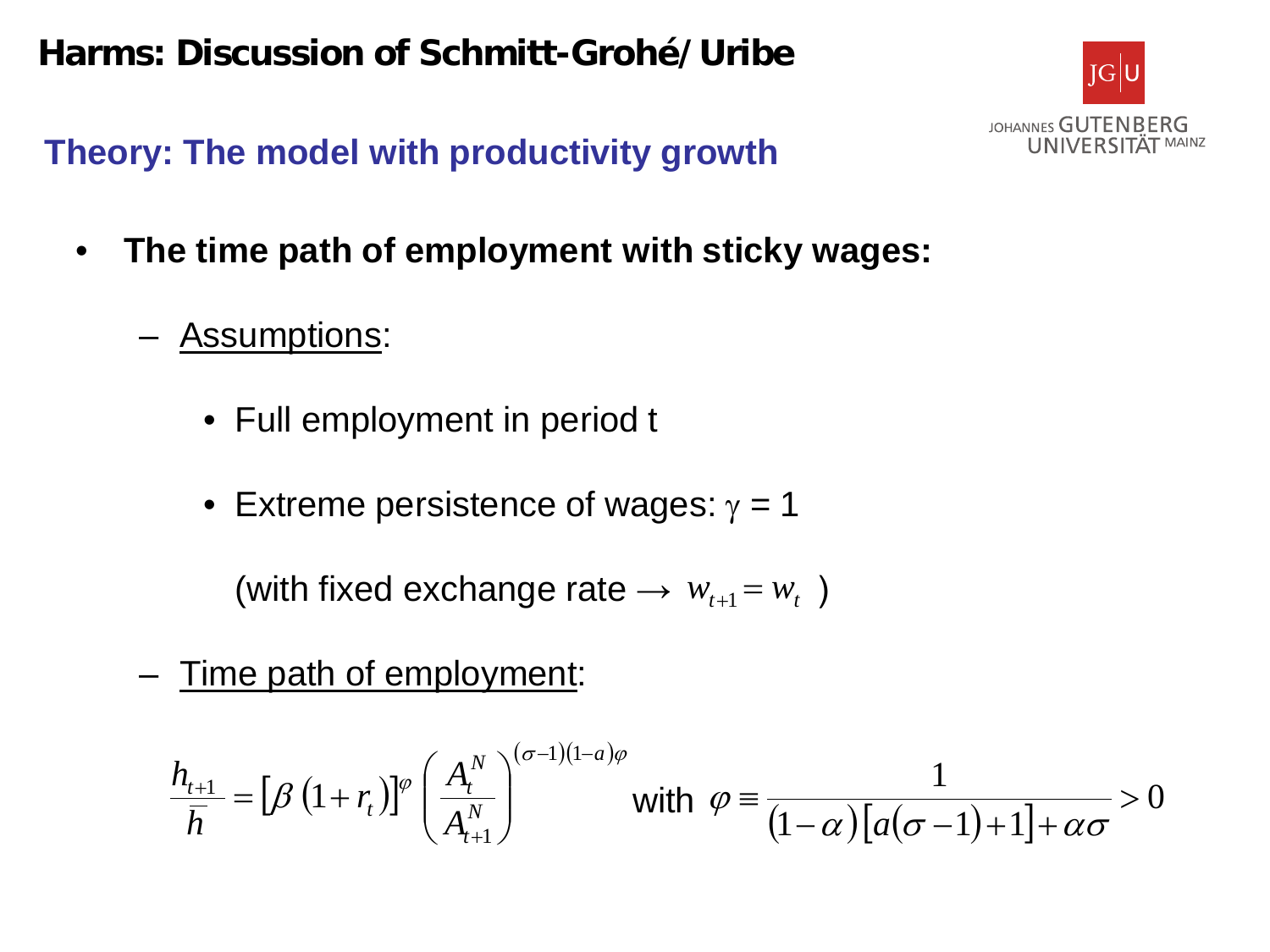

**Theory: The model with productivity growth**

• **Interpretation:**

$$
\frac{h_{t+1}}{\overline{h}} = \left[\beta \left(1 + r_t\right)\right]^{\varphi} \left(\frac{A_t^N}{A_{t+1}^N}\right)^{(\sigma-1)(1-a)\varphi}
$$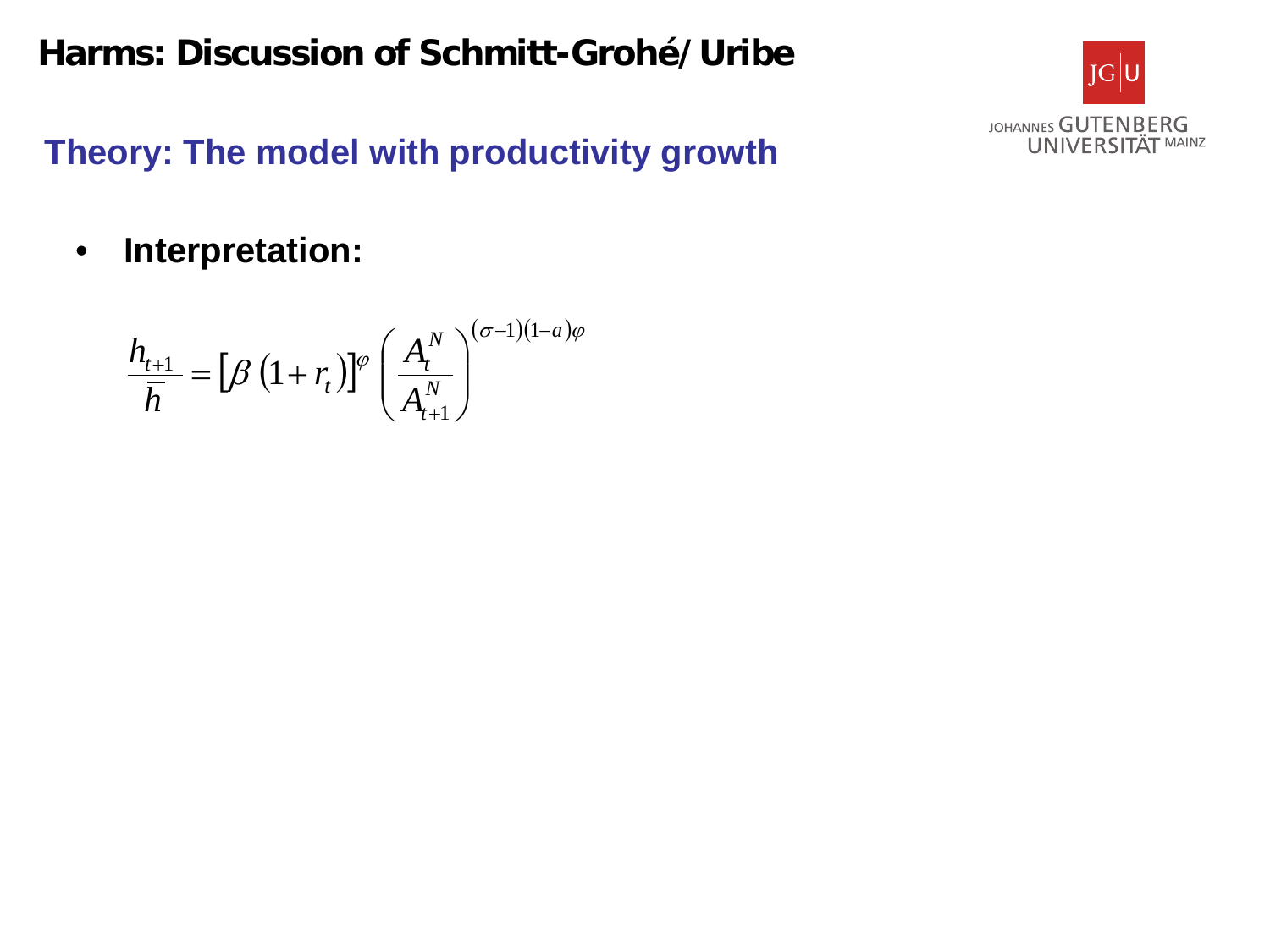

## **Theory: The model with productivity growth**

• **Interpretation:**

$$
\frac{h_{t+1}}{\overline{h}} = \underbrace{\left(\beta \left(1+r_t\right)\right]^{\varphi}}_{H_{t+1}} \left(\frac{A_t^N}{A_{t+1}^N}\right)^{(\sigma-1)(1-a)\varphi}
$$

– Lowering the interest rate at time t raises period-t consumption of tradables, generating a current-account deficit in period t, and unemployment in period t+1 (the PaP/PPfP story)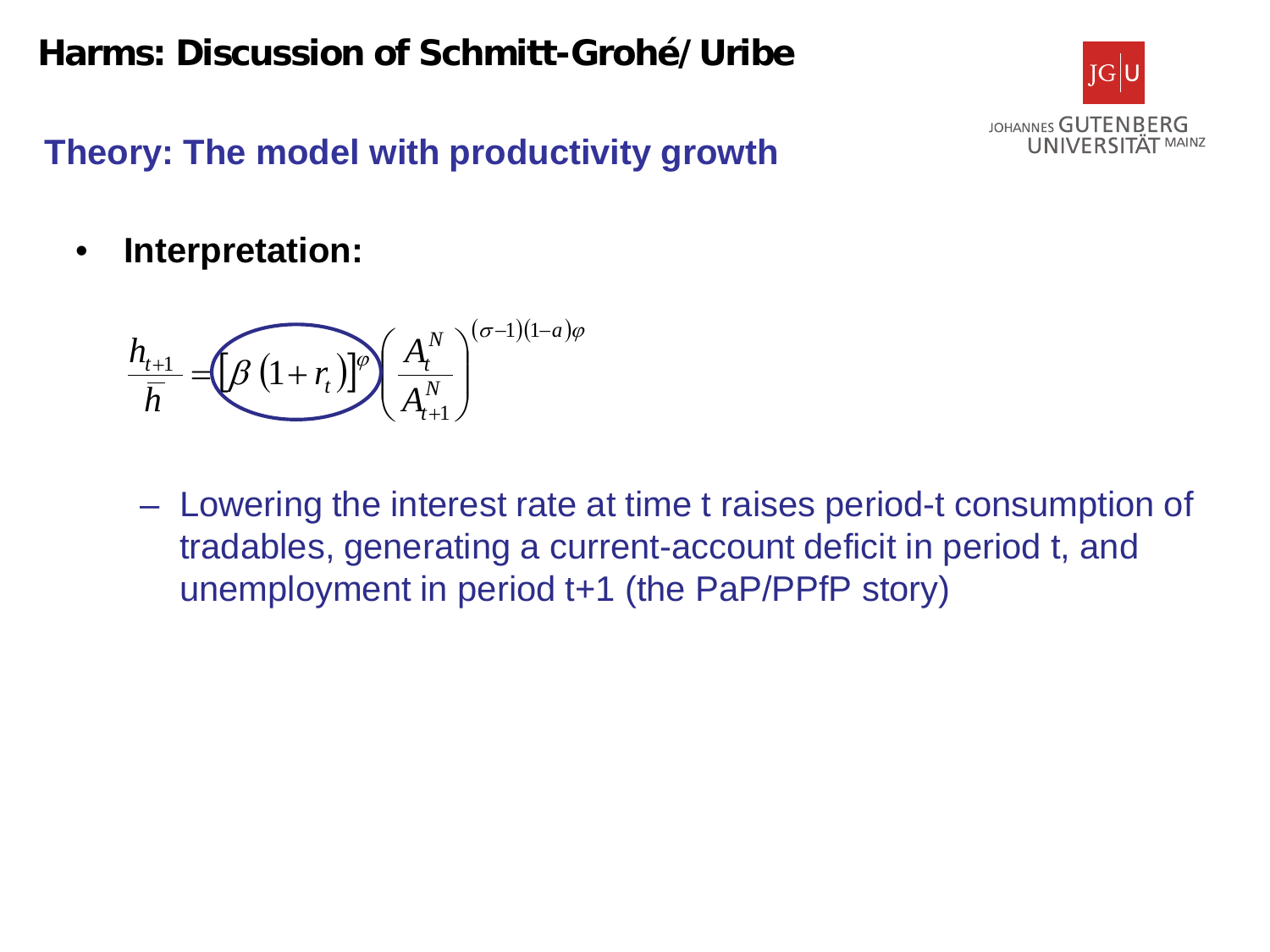

## **Theory: The model with productivity growth**

• **Interpretation:**

$$
\frac{h_{t+1}}{h} = \left[\beta \left(1+r_{t}\right)\right]^{\varphi} \left(\frac{A_t^N}{A_{t+1}^N}\right)^{(\sigma-1)(1-a)\varphi}
$$

- Lowering the interest rate at time t raises period-t consumption of tradables, generating a current-account deficit in period t, and unemployment in period t+1 (the PaP/PPfP story)
- Anticipated productivity growth in the nontradables sector has a similar effect.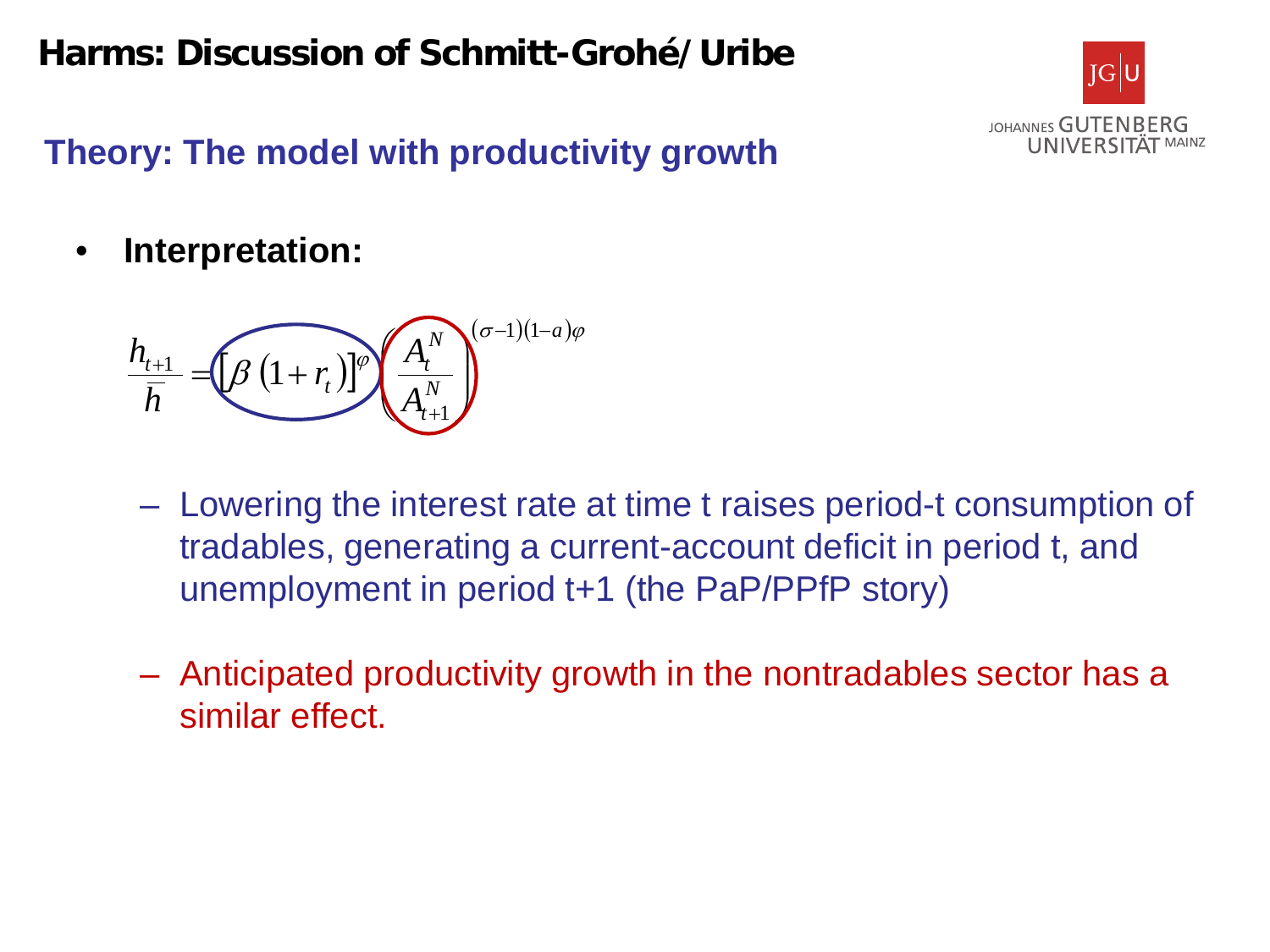

## **Theory: The model with productivity growth**

• **Interpretation:**

$$
\frac{h_{t+1}}{h} = \left[\beta \left(1+r_{t}\right)\right]^{\varphi} \left(\frac{A_t^N}{A_{t+1}^N}\right)^{(\sigma-1)(1-a)\varphi}
$$

- Lowering the interest rate at time t raises period-t consumption of tradables, generating a current-account deficit in period t, and unemployment in period t+1 (the PaP/PPfP story)
- Anticipated productivity growth in the nontradables sector has a similar effect.
- Consequence: "Prudential rule" established in PPfP likely to apply even if shocks come from other sources than those highlighted in the paper.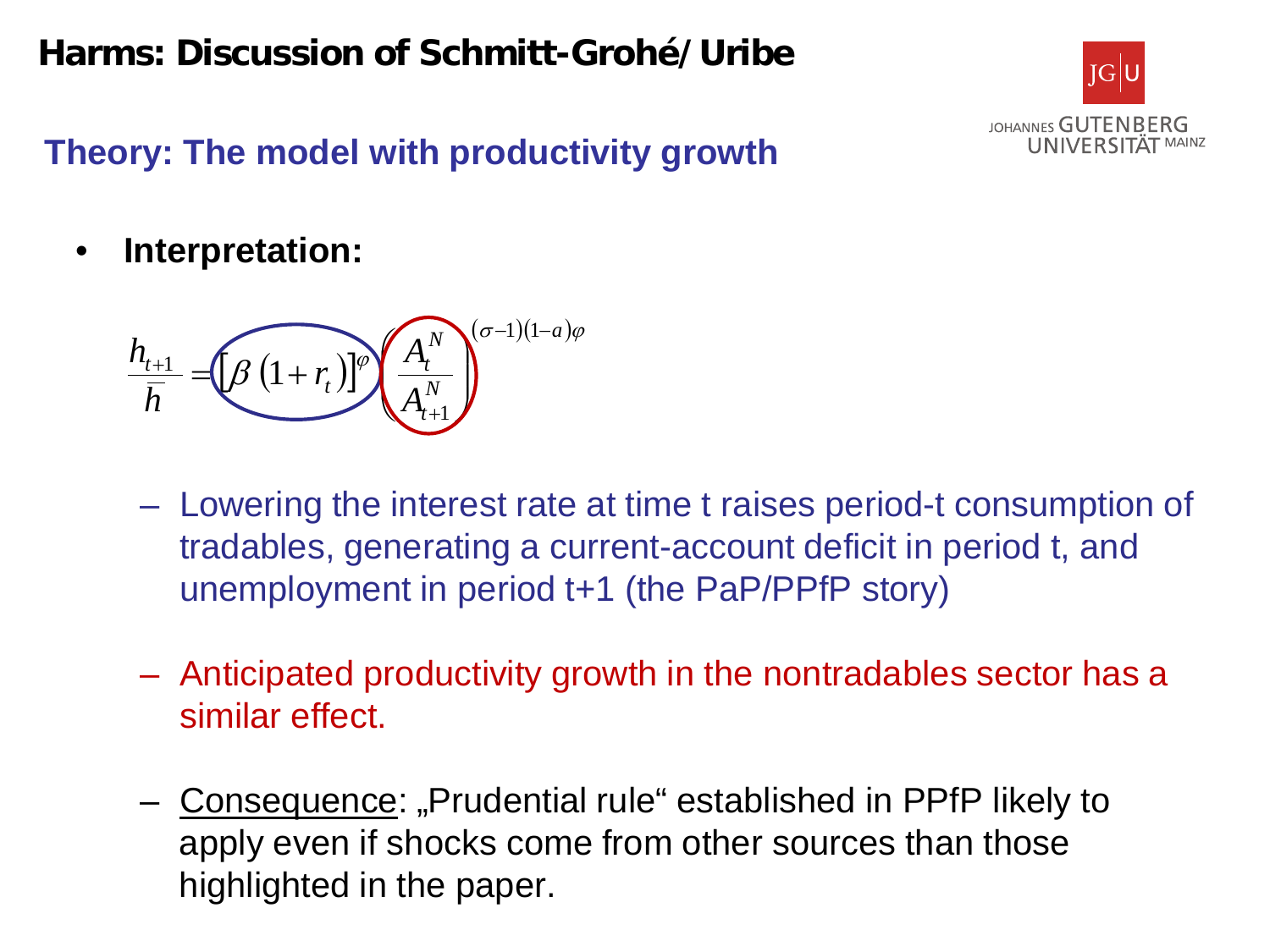

• **Question 1:** 

Is the growth of **unit labor costs** related to **financial openness**?

• **Question 2:**

Does the **exchange rate regime** affect the reaction of **unit labor costs** to **negative growth**?

• **Question 3:**

Does the behavior of **growth** and **unemployment** in years of **negative growth** depend on the **exchange rate regime**?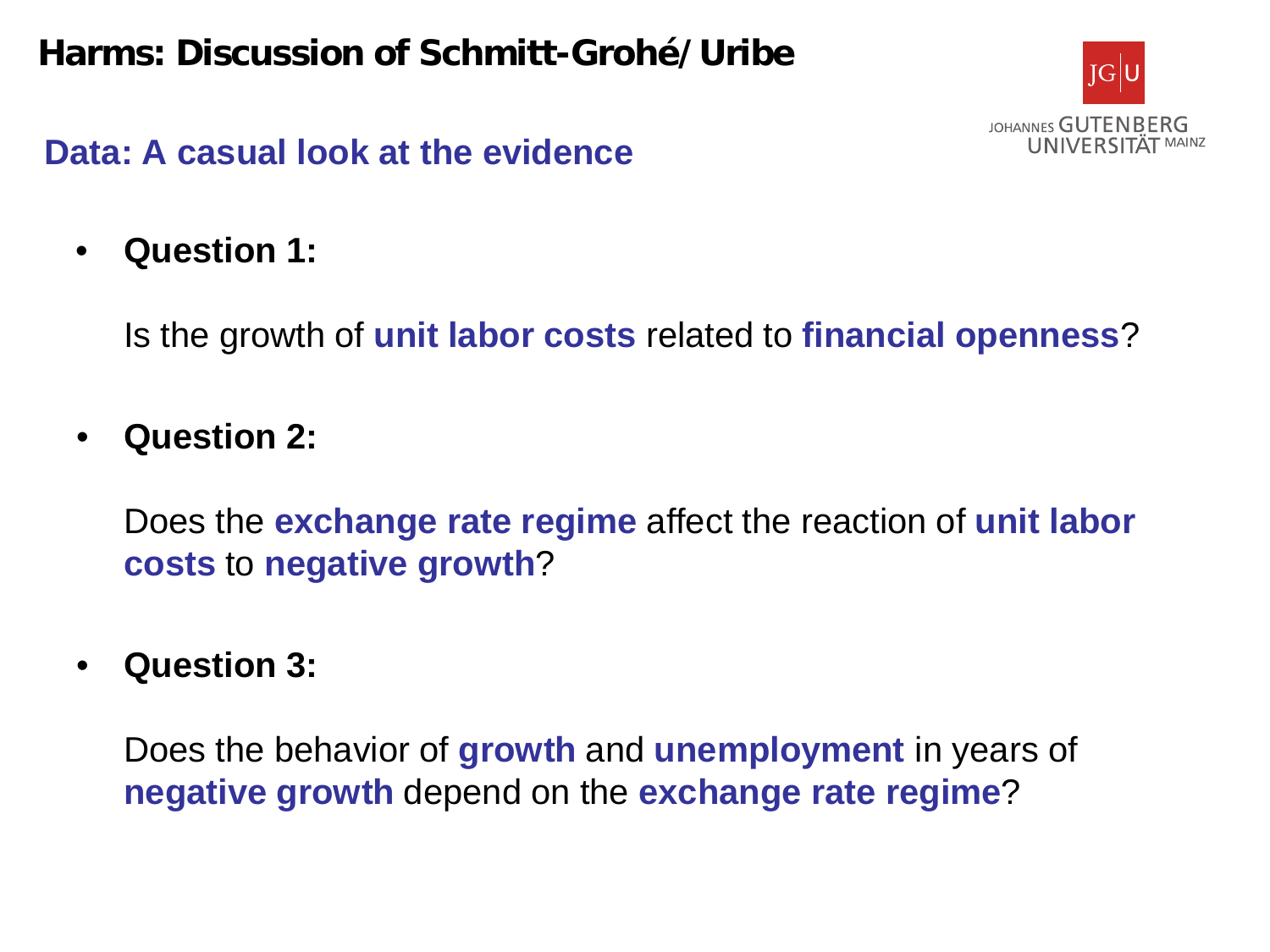

• **Question 1a:** Is the growth of unit labor costs related to financial openness?

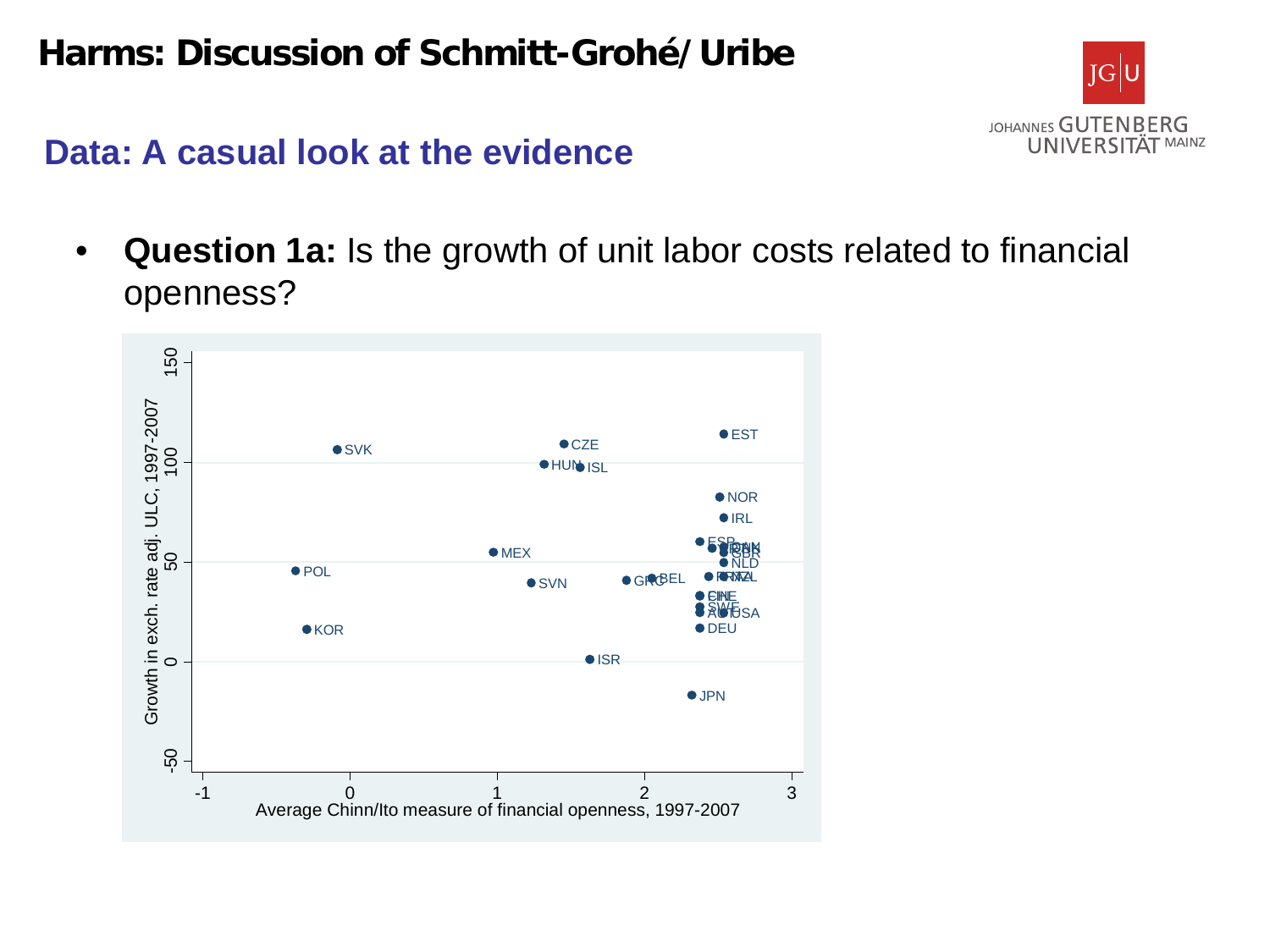

#### **Data: A casual look at the evidence**

• **Question 1b:** Is the growth of unit labor costs related to **changes** in financial openness?

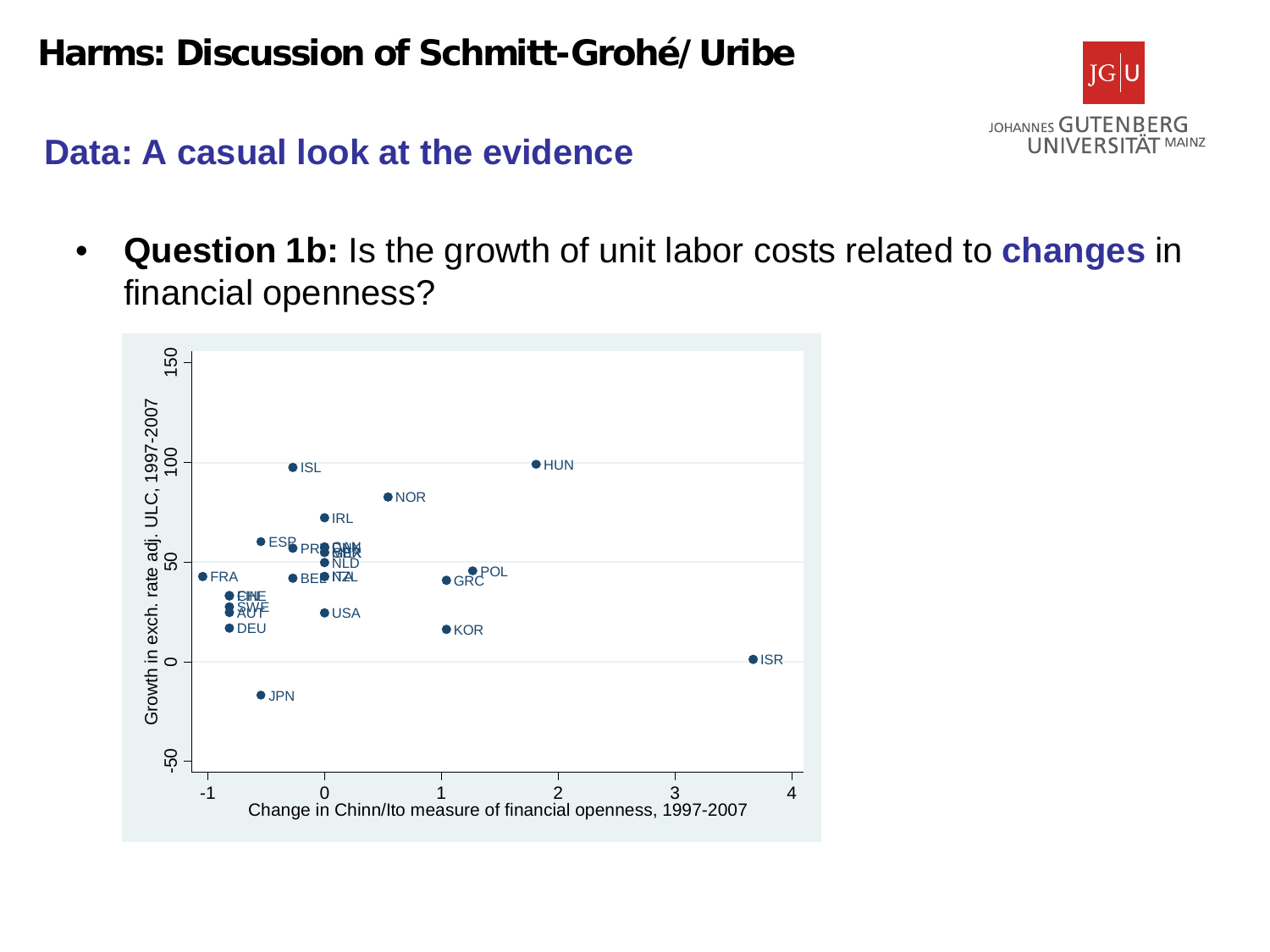

- **Question 2:** Does the exchange rate regime affect the reaction of unit labor costs to negative growth?
	- Data: Annual data for OECD countries, 1991-2010
		- Change in unit labor costs (exchange rate adjusted): ULC (Source: OECD)
		- Growth of real GDP per capita: growth (Source: PWT 7.0)
		- Index of de-jure exchange rate flexibility: ERflex, with  $1 = \text{peg}, 2 = \text{intermediate}, 3 = \text{float}.$ (Source: IMF)
	- Estimation: Prob(∆ULC < 0) using the linear probability model (Probit yielding similar results).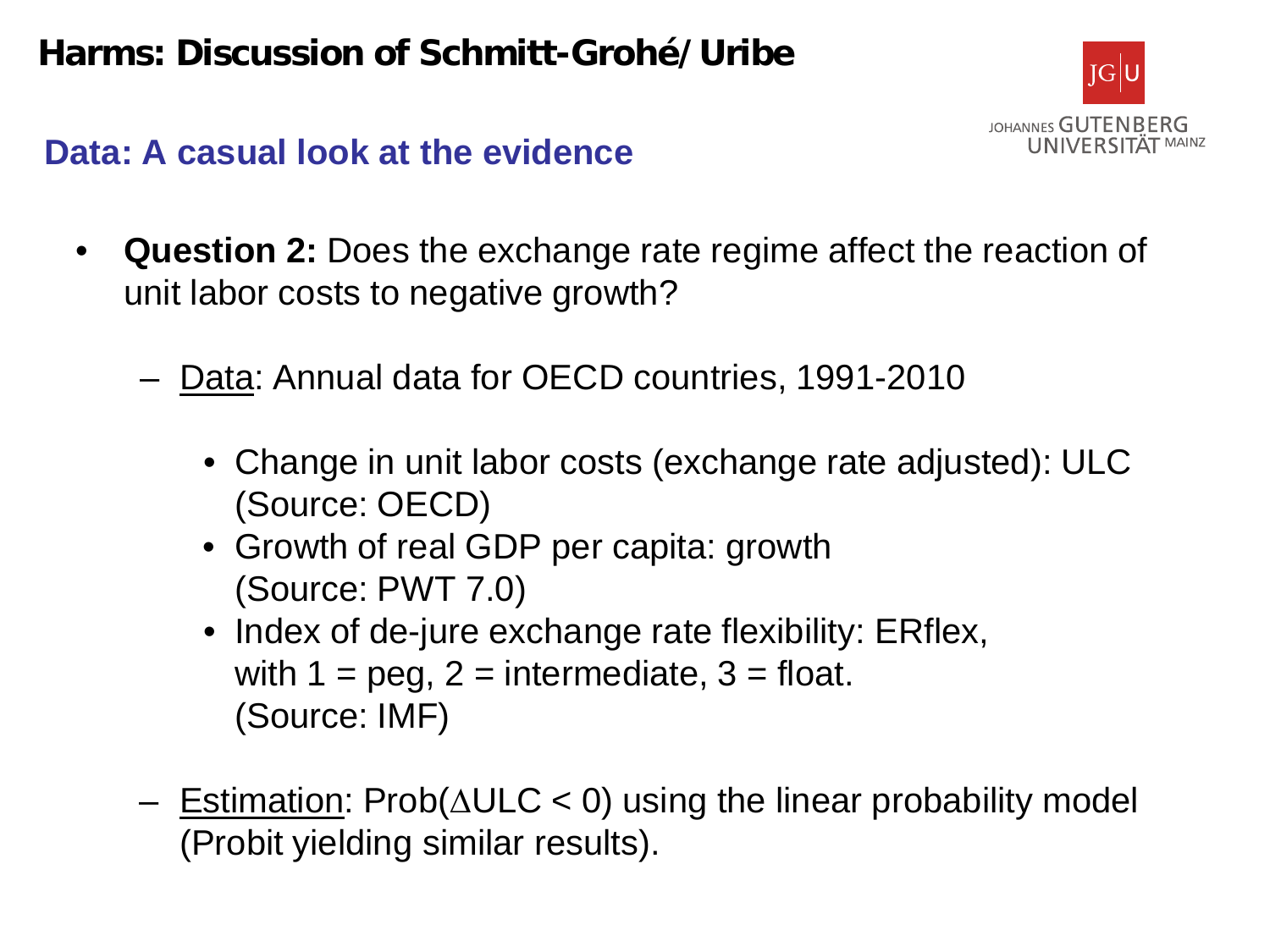

- **Question 2:** Does the exchange rate regime affect the reaction of unit labor costs to negative growth? (contd.)
	- Result:

 $(\Delta ULC_{it} < 0) = 0.007$  growth<sub>it</sub>  $+ 0.053^{**}$  *ERflex*  $- 0.014^{**}$  growth<sub>it</sub>  $\cdot$  *ERflex*<sub>it</sub>  $(0.57)$   $\qquad \qquad (2.30)$   $(-2.26)$  $Prob(\Delta ULC_{it} < 0) = 0.007$  growth<sub>it</sub> + 0.053<sup>\*\*</sup> *ERflex* – 0.014

(576 observations, t-statistics in parentheses)

- Interpretation:
	- Exchange rate flexibility raising the likelihood of a decrease in ULC
	- Marginal effect of growth depending on exchange rate flexibility: Likelihood that negative growth results in decreasing ULC increases in exchange rate flexibility.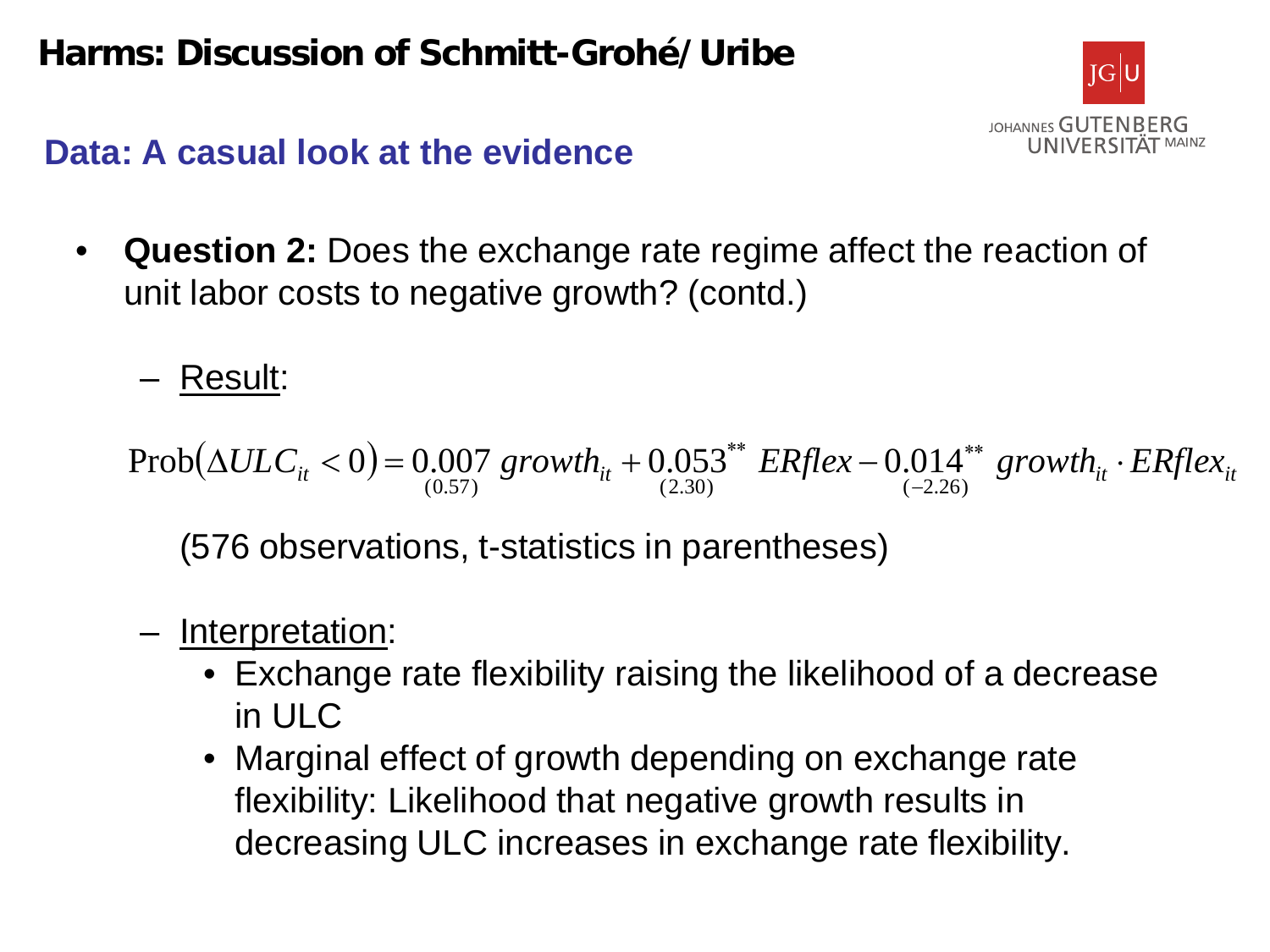

• **Question 2:** Does the exchange rate regime affect the reaction of unit labor costs to negative growth? (contd.)

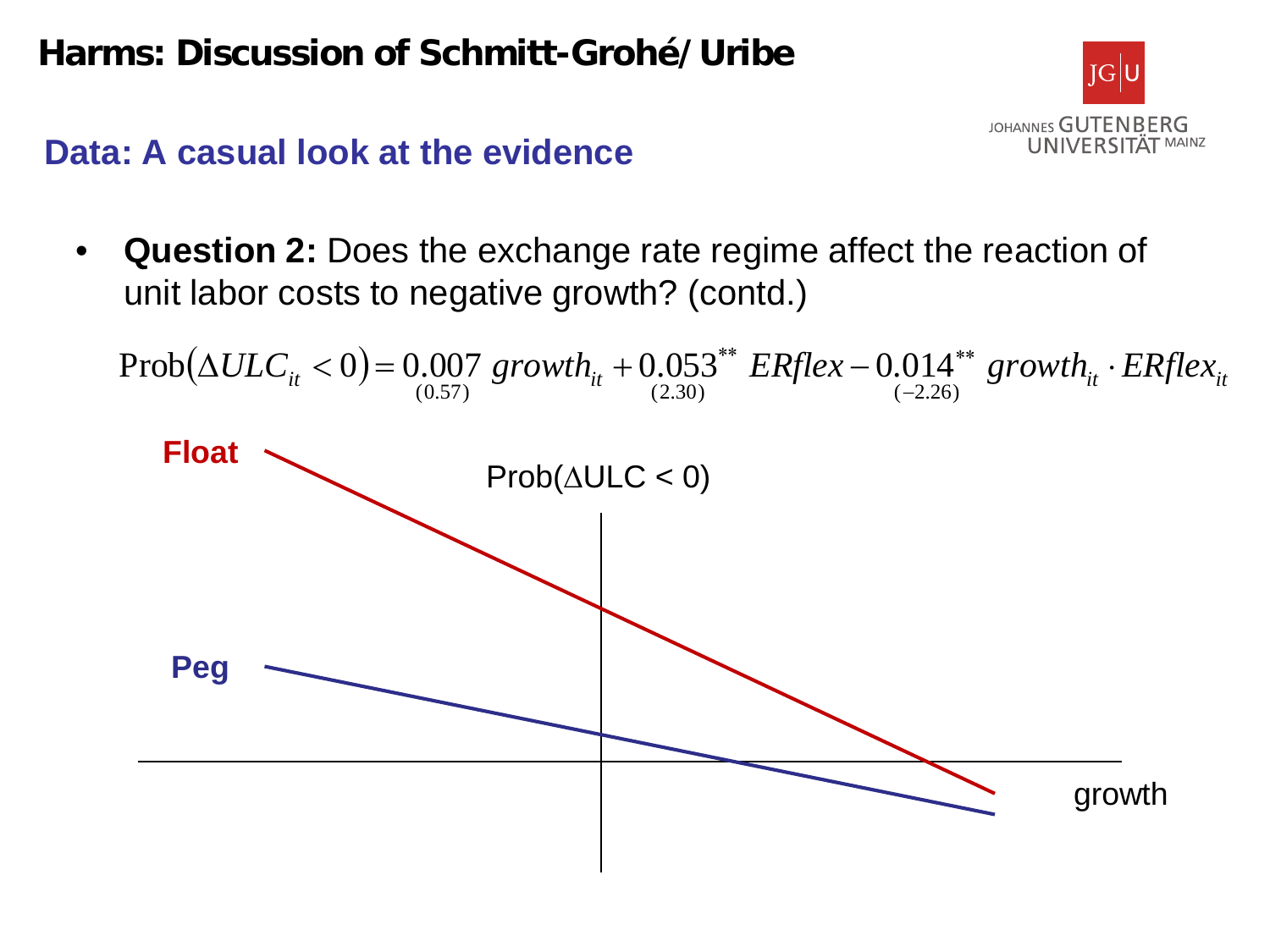

#### **Data: A casual look at the evidence**

• **Question 3:** Does the behavior of growth and unemployment in years of negative growth depend on the exchange rate regime?



Results of a regression of growth/ change of unemployment on de-facto exchange-rate regime dummies for years, in which growth  $< 0$ . (floats as omitted category.)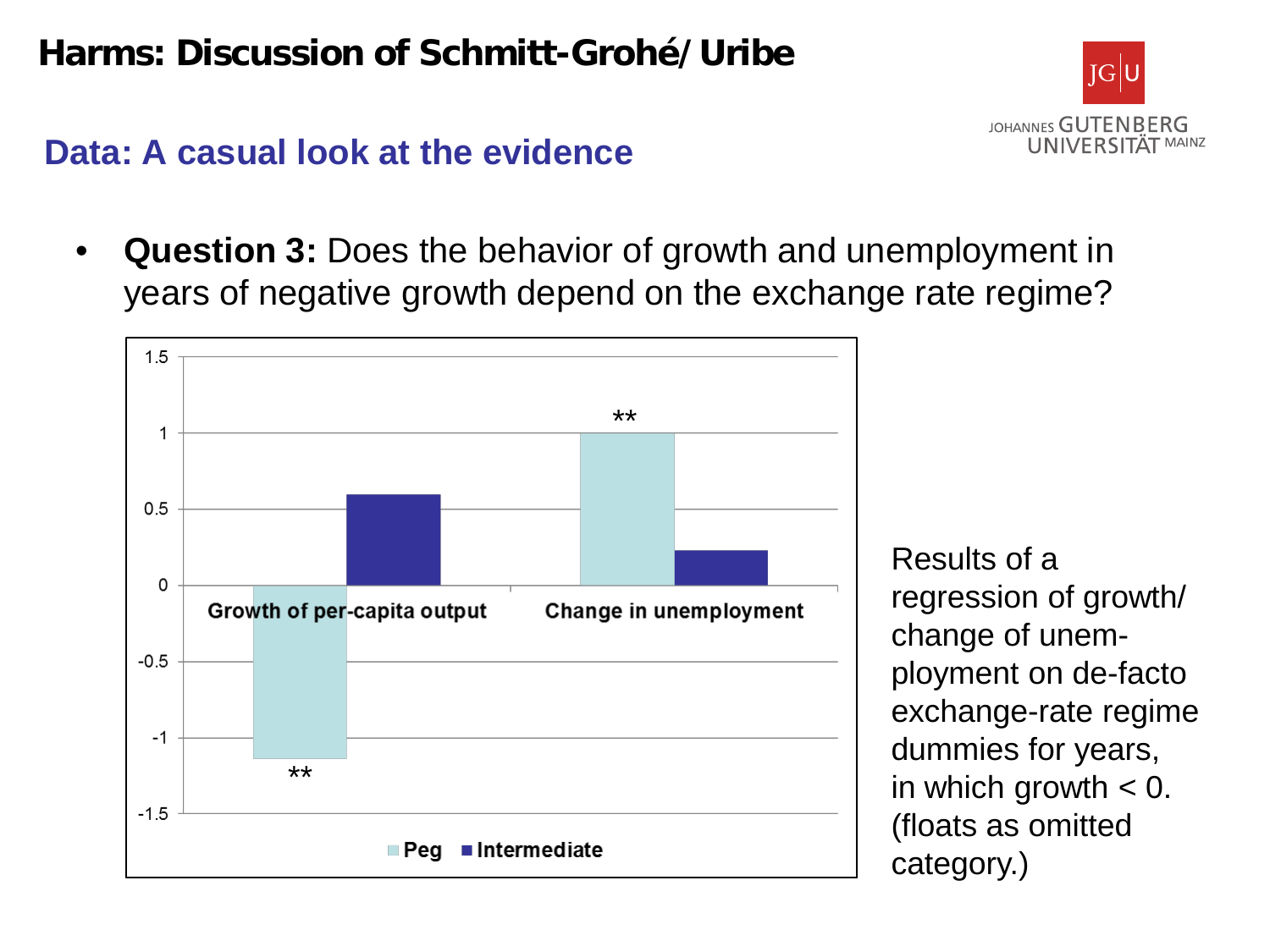

## **Implementation: Challenges for policymakers**

- **Issues:**
	- What is the optimal policy if some borrowing takes place to finance **investment**?
	- How **flexibly/quickly** can taxes on debt be varied according to the PPfP rule? If taxes are **persistent**: Does this introduce or exacerbate **volatility**?
	- Implication of PPfP rule: **subsidization** of foreign borrowing in bad times → problems if economy does *not* recover?
	- Is exchange-rate flexibility still preferable to prudential regulation if nominal depreciations have substantial **balance-sheet effects**?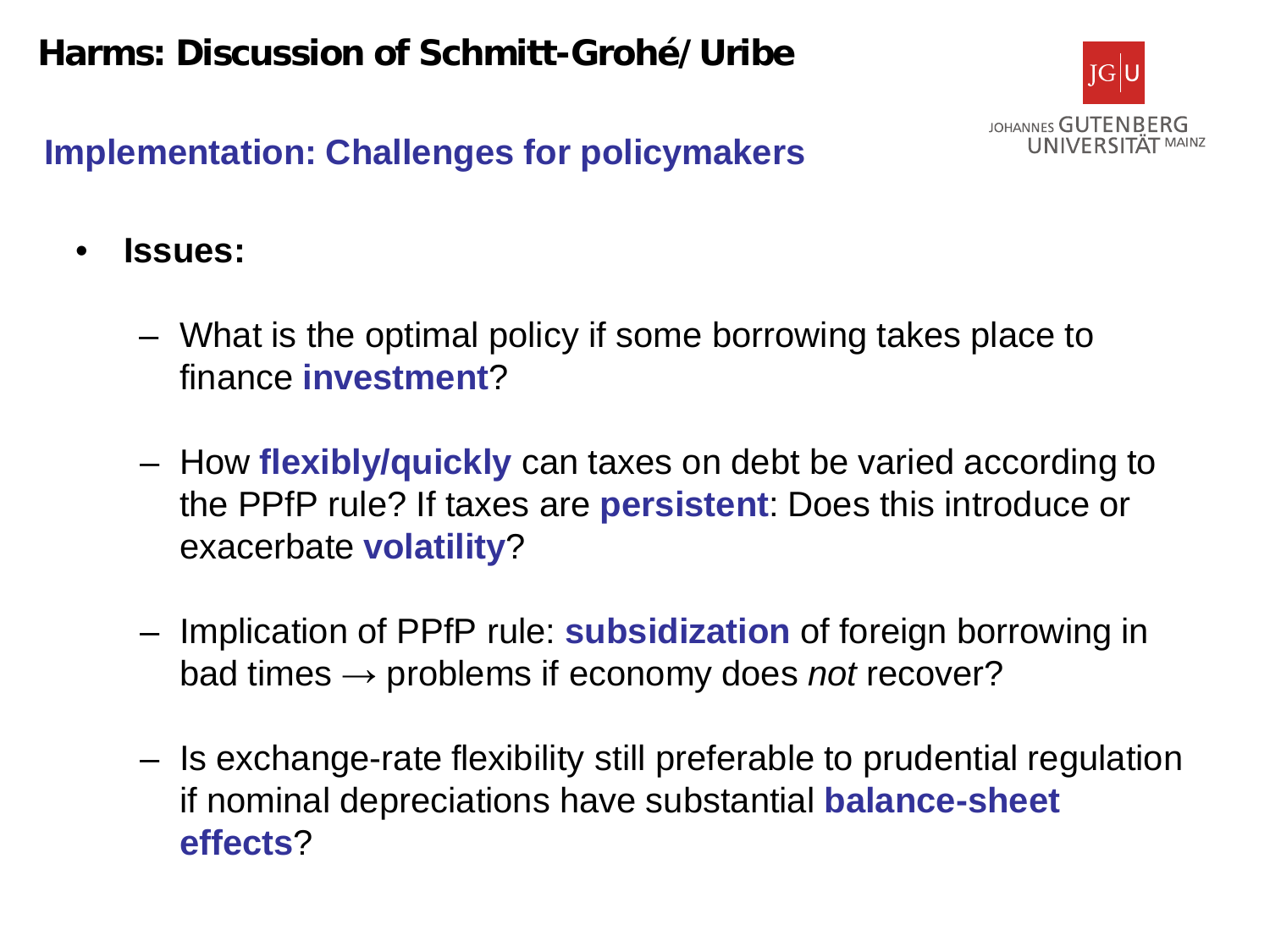

## **Implementation: Challenges for policymakers**

- **Issues (contd.):**
	- How do alternative **policy choices** (the PPfP rule, the choice between flexible and fixed exchange rates etc.) affect the **time path of nominal wages**?